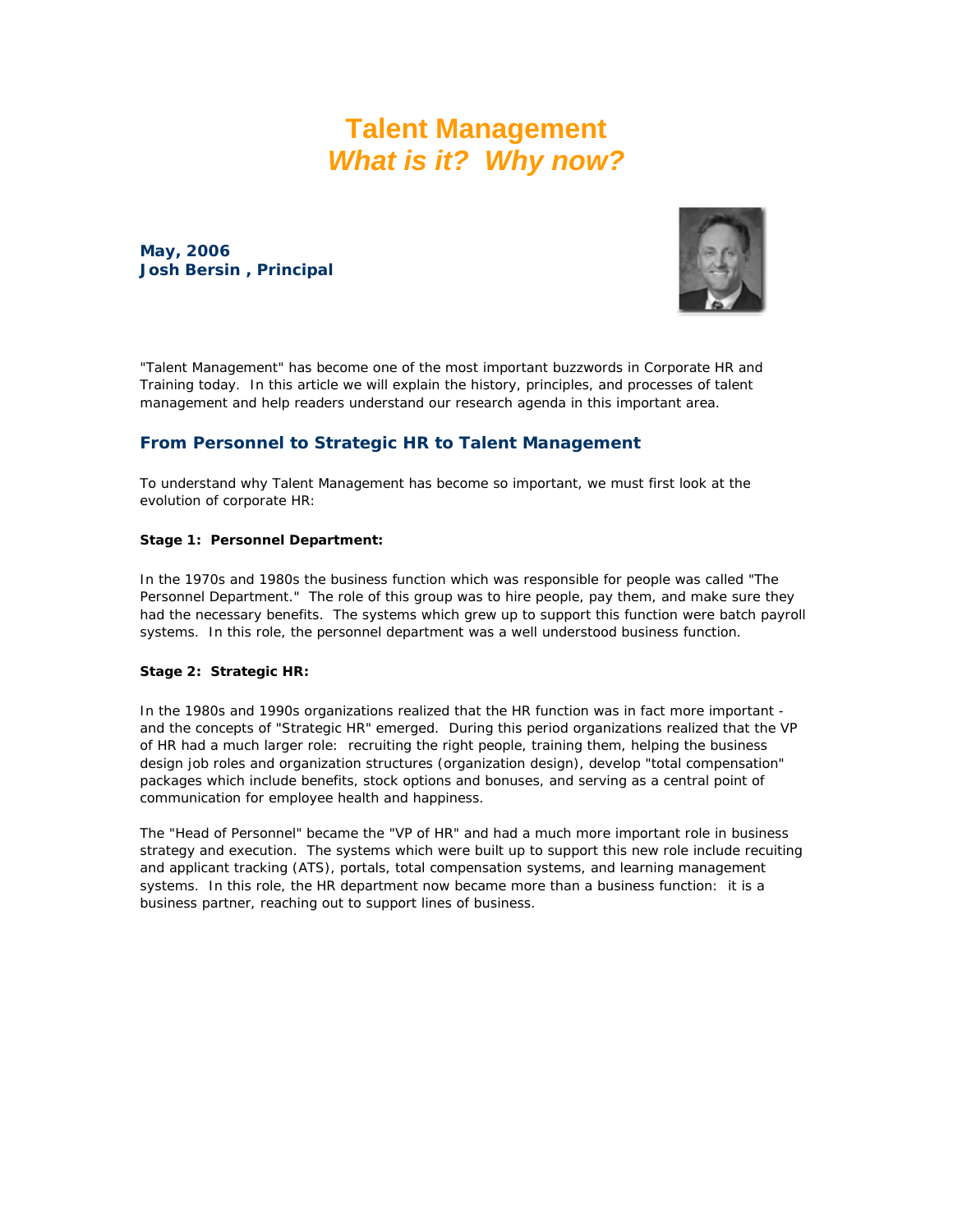

**Stage 3: Talent Management:**

We are now entering a new era: the emergence of "Talent Management." While strategic HR continues to be a major focus, HR and L&D organizations are now focused on a new set of strategic issues:

- **How can we make our recruiting process more efficient and effective by using "competency**based" recruiting instead of sorting through resumes, one at a time?
- How can we better develop managers and leaders to reinforce culture, instill values, and create a sustainable "leadership pipeline?"
- How do we quickly identify competency gaps so we can deliver training, e-learning, or development programs to fill these gaps? How can we use these gaps to hire just the right people?
- **How do we manage people in a consistent and measurable way so that everyone is aligned,** held accountable, and paid fairly?
- How do we identify high performers and successors to key positions throughout the organization to make sure we have a highly flexible, responsive organization?
- How do we provide learning that is relevant, flexible, convenient, and timely?

These new, more challenging problems require new processes and systems. They require tigher integration between the different HR silos -- and direct integration into line of business management processes. Today organizations are starting to buy, build, and stitch together performance management systems, succession planning systems, and competency management systems. The HR function is becoming *integrated with the business* in a real-time fashion.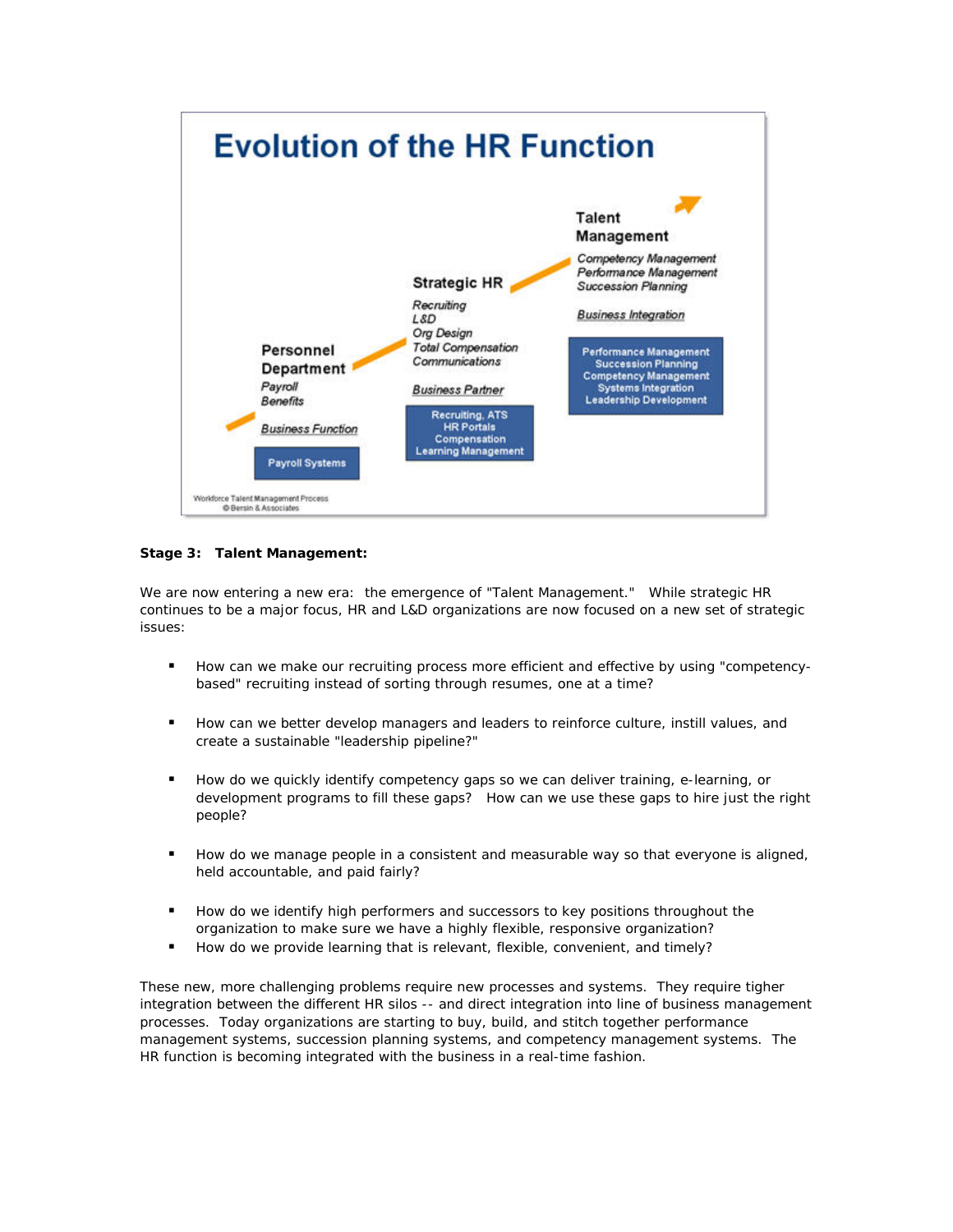Best-practice examples of companies embarking on these processes include Aetna, Capgemini, Eastman Chemical, Kimberly-Clark, PitneyBowes, SCI, Seagate, Steelcase, Textron, and more. You can read about these companies' talent and performance management initiatives in [Performance Management 2006.](http://www.bersin.com/perfmgt)

#### **Defining the Talent Management Process**

Organizations are made up of people: people creating value through proven business processes, innovation, customer service, sales, and many other important activities. As an organization strives to meet its business goals, it must make sure that it has a continuous and integrated process for recruiting, training, managing, supporting, and compensating these people. The following chart shows the complete process:



**1. Workforce Planning:** Integrated with the *business plan*, this process establishes workforce plans, hiring plans, compensation budgets, and hiring targets for the year.

**2. Recruiting:** Through an integrated process of recruiting, assessment, evaluation, and hiring the business brings people into the organization.

**3. Onboarding:** The organization must train and enable employees to become productive and integrated into the company more quickly.

**4. Performance Management:** by using the *business plan*, the organization establishes processes to measure and manage employees. This is a complex process in itself, which we describe in detail in our new research [Performance Management 2006](http://www.bersin.com/perfmgt).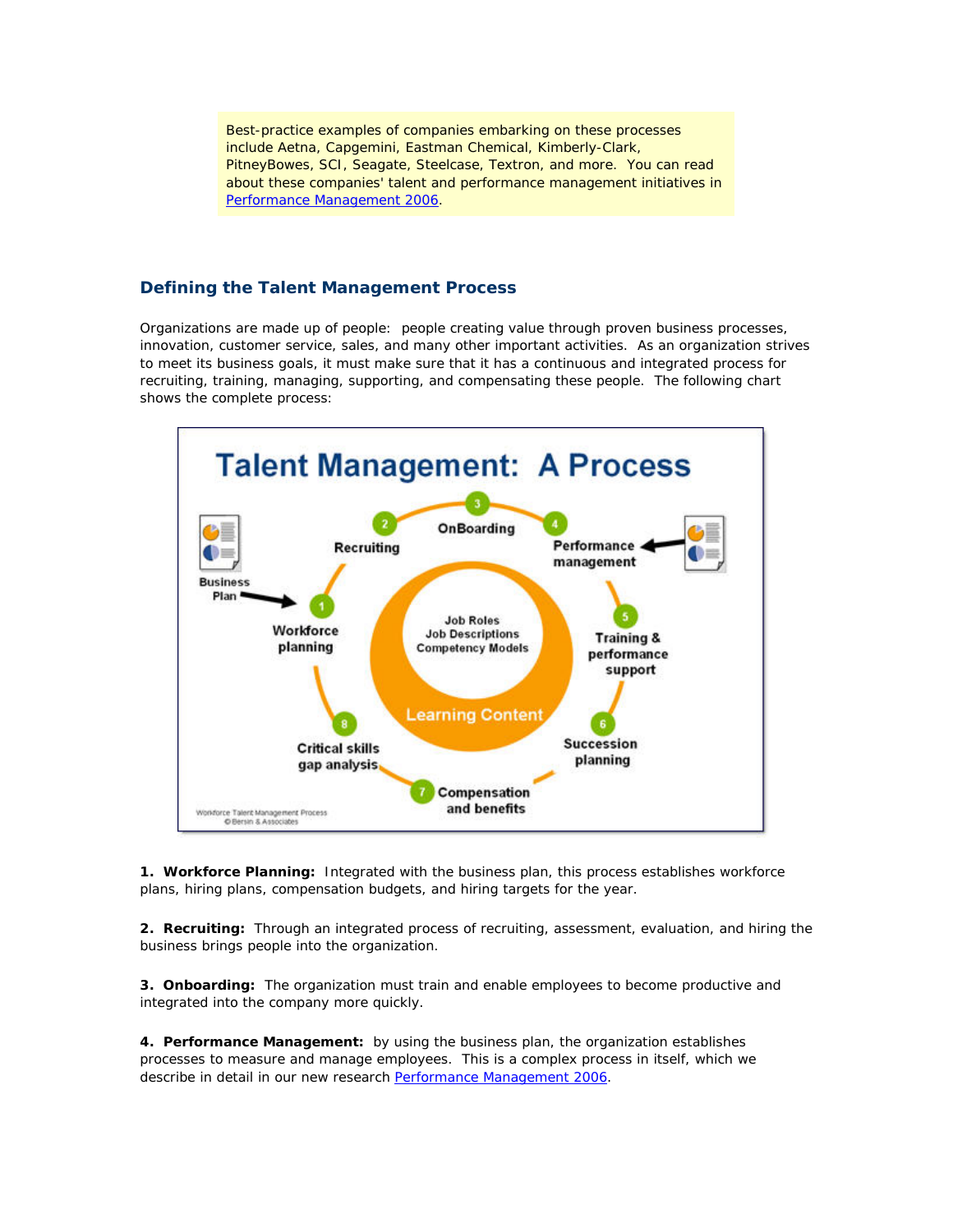**5. Training and Performance Support:** of course this is a critically important function. Here we provide learning and development programs to all levels of the organization. As we describe in the [Death of the Corporate University,](http://www.bersin.com/tips_techniques/05_nov_death_cu.asp) this function itself is evolving into a continuous support function.

**6. Succession Planning:** as the organization evolves and changes, there is a continuous need to move people into new positions. Succession planning, a very important function, enables managers and individuals to identify the right candidates for a position. This function also must be aligned with the *business plan* to understand and meet requirements for key positions 3-5 years out. While this is often a process reserved for managers and executives, it is more commonly applied across the organization.

**7. Compensation and Benefits:** clearly this is an integral part of people management. Here organizations try to tie the compensation plan directly to performance management so that compensation, incentives, and benefits align with business goals and business execution.

**8. Critical Skills Gap Analysis:** this is a process we identify as an important, often overlooked function in many industries and organizations. While often done on a project basis, it can be "business-critical." For example, today industries like the Federal Government, Utilities, Telecommunications, and Energy are facing large populations which are retiring. How do you identify the roles, individuals, and competencies which are leaving? What should you do to fill these gaps? We call this "critical talent management" and many organizations are going through this now.

In the center of this process are important definitions and data: job roles, job descriptions, competency models, and learning content.

#### **How do you Develop and Implement a Talent Management Strategy?**

As I describe above, Talent Management is a natural evolution of HR. It is a series of business processes -- not a "product" or "solution" you can buy.

Organizations we speak to are focused on different elements -- driven by their maturity and the urgent business problems they face today. While a few mature organizations have dealt with most of the processes above, most organizations focus on several of the key elements and build an integrated approach over time.

Additionally, Talent Management is a "forward-looking" function. Not only should talent management improve your organization's flexibility and performance, it should give you the information and tools to plan for growth, change, acquisitions, and critical new product and service initiatives.

A few critical issues we have identified in our research:

#### **1. Talent Management requires integration and communication between existing HR-L&D functions.**

Training can no longer be "left on an island." As we detail in our workshops, the L&D organization must align much more closely with the performance management and recruitment process. Training programs should be developed and updated to continuously address problems which surface in the performance management process. New hires which are hired because of certain competencies should see a set of training offerings which complement and reinforce these competencies. Compensation program should naturally tie to the performance management process.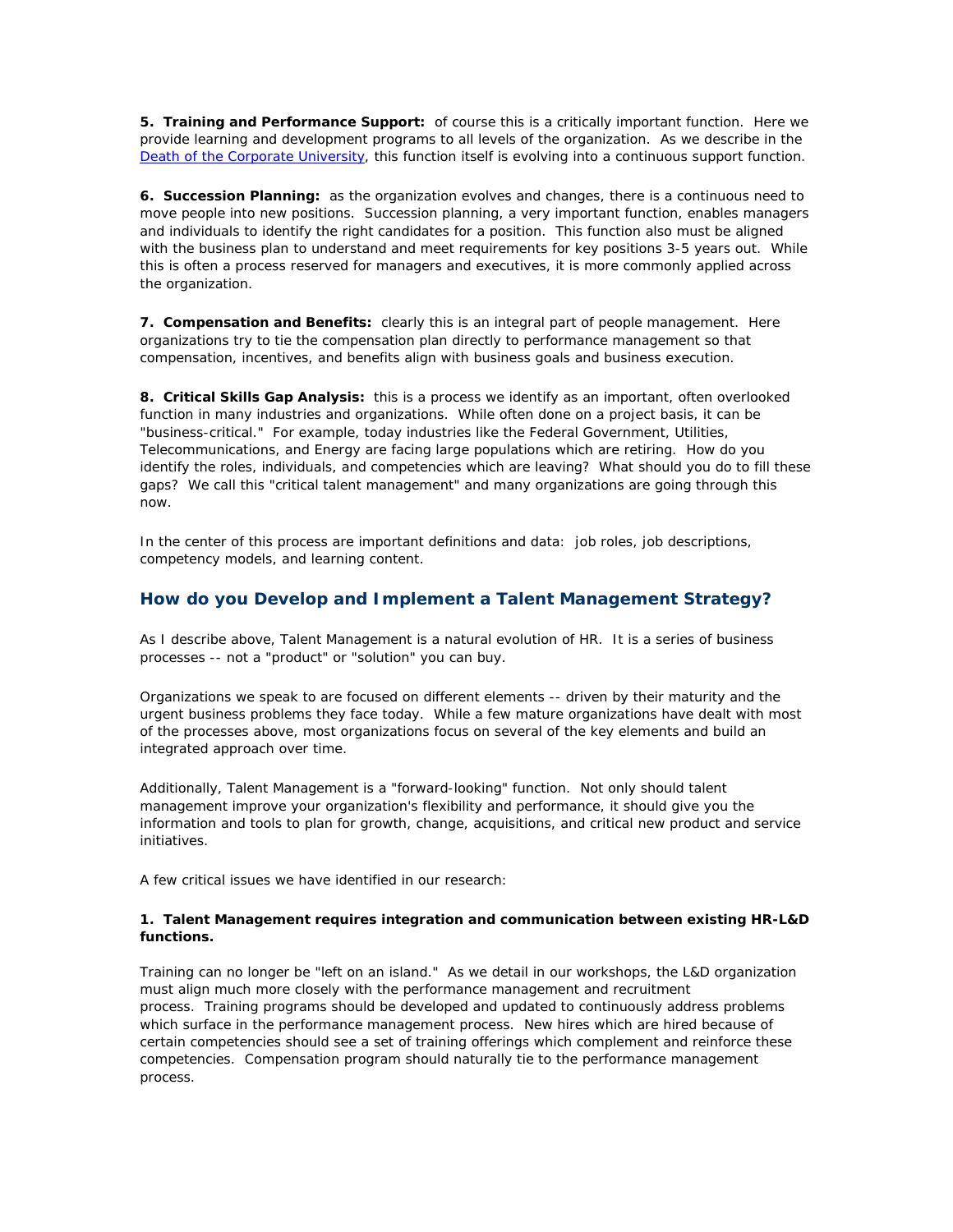#### **2. Competency management, a mis-understood and difficult part of training and HR, has become critical.**

The job descriptions, roles, and competencies used for performance management are shared by L&D, recruiting, and succession planning. There are many techniques for effective use of competencies - many are described in our performance management systems research. A simple best-practice is for your organization to have a small set of consistent, easy-to-understand competencies which can be applied across the organization.

#### **3. Software solutions are maturing.**

Despite vendor claims, there is no complete "talent management" software solution yet. Vendors each offer different elements of this solution. To solve urgent problems, most companies today buy standalone systems: standalone learning management systems, standalone standalone performance management systems, standalone recruiting and standalone compensation systems. As the market matures and companies press harder for integration, vendors will create more integrated solutions.

Even if you do find an integrated toolset which manages multiple talent processes, the biggest challenges in implementation are integrating you own business processes. Our keynote new research report, [Performance Management 2006](http://www.bersin.com/pm)**,** details the state of this industry and provides detailed analysis of the top 20 performance and talent management systems providers.

#### **What does this mean to your Organization?**

Talent Management is a powerful and important trend across HR and L&D. It changes the way you are organized, how you use technology, how your resources are allocated, and how you measure what you do. If you are a training manager, director, or CLO, talent management will impact your role. You may be asked to integrate your learning programs with the company's performance management initiative.

Many organizations have a new job: The *VP of Talent Management.* This role typically includes Learning & Development, Performance and Competency Management, and Succession Planning fucntions. We believe that this integrated "HRD" function is an important evolution in the way HR organizations are run.

#### **What does this mean to your HR-IT Strategy?**

Talent Management will also impact your systems strategy: For example, do you want a standalone LMS or should your LMS be integrated with the company's performance management systems? What systems integration are the most important? How do you use competency models to tie learning to performance management? What "suite" products are mature enough for your particular organization's needs?

The role of HRIT has also become much more complex. It is no longer possible to focus on HRIS systems alone - HRIT must understand learning technology, competency management technology, portal technology, and the integration of these different applications. In many organizations LMS systems, for example, are not managed by HRIT. Over time we believe the role of HRIT will be more strategic than ever.

#### **How can you learn more?**

One of the best ways to learn more about this important area is to read our keynote new research report: **[Performance Management 2006](http://www.bersin.com/perfmgt)**. This report, the culmination of almost 18 months of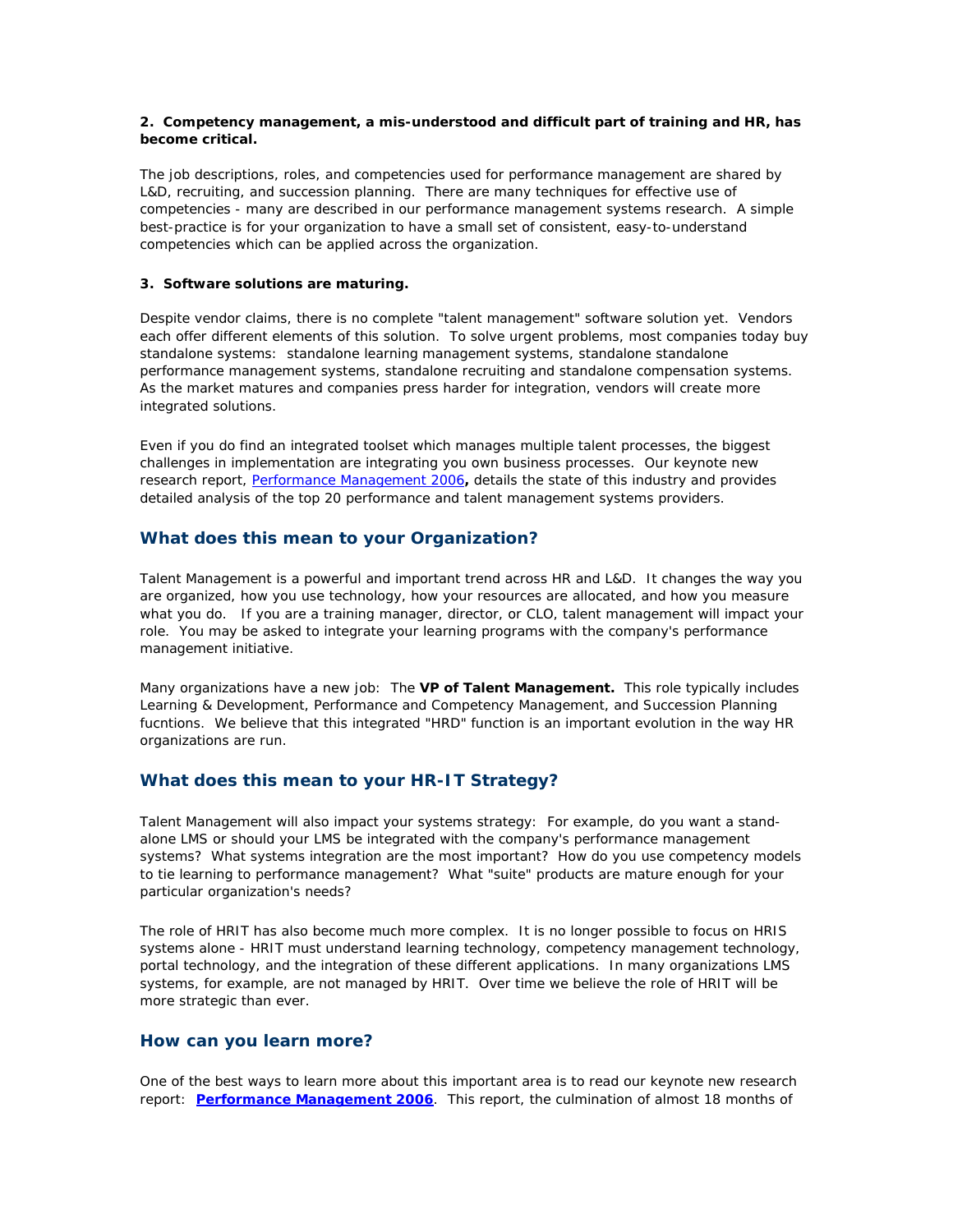research in this area, will help you understand best practices, trends, and vendor solutions in performance and talent management and give you valuable insights on processes, systems and strategies.

We are actively involved in vendor research, best-practices research, and case studies. If you have questions or a best-practice case study to share, please contact us.

### **Key Research to Help you Understand This Area**

*[Performance Management 2006 Industry Study](http://www.bersin.com/perfmgt)*

*[The High Impact Learning Organization Research](http://store.bersinassociates.com/governance.html)*

*[The Convergence of Learning and](http://www.bersin.com/contactus/convergence.asp)  [Performance Management](http://www.bersin.com/contactus/convergence.asp)*

*[High Impact Learning Organization Workshop](http://www.bersin.com/workshop)*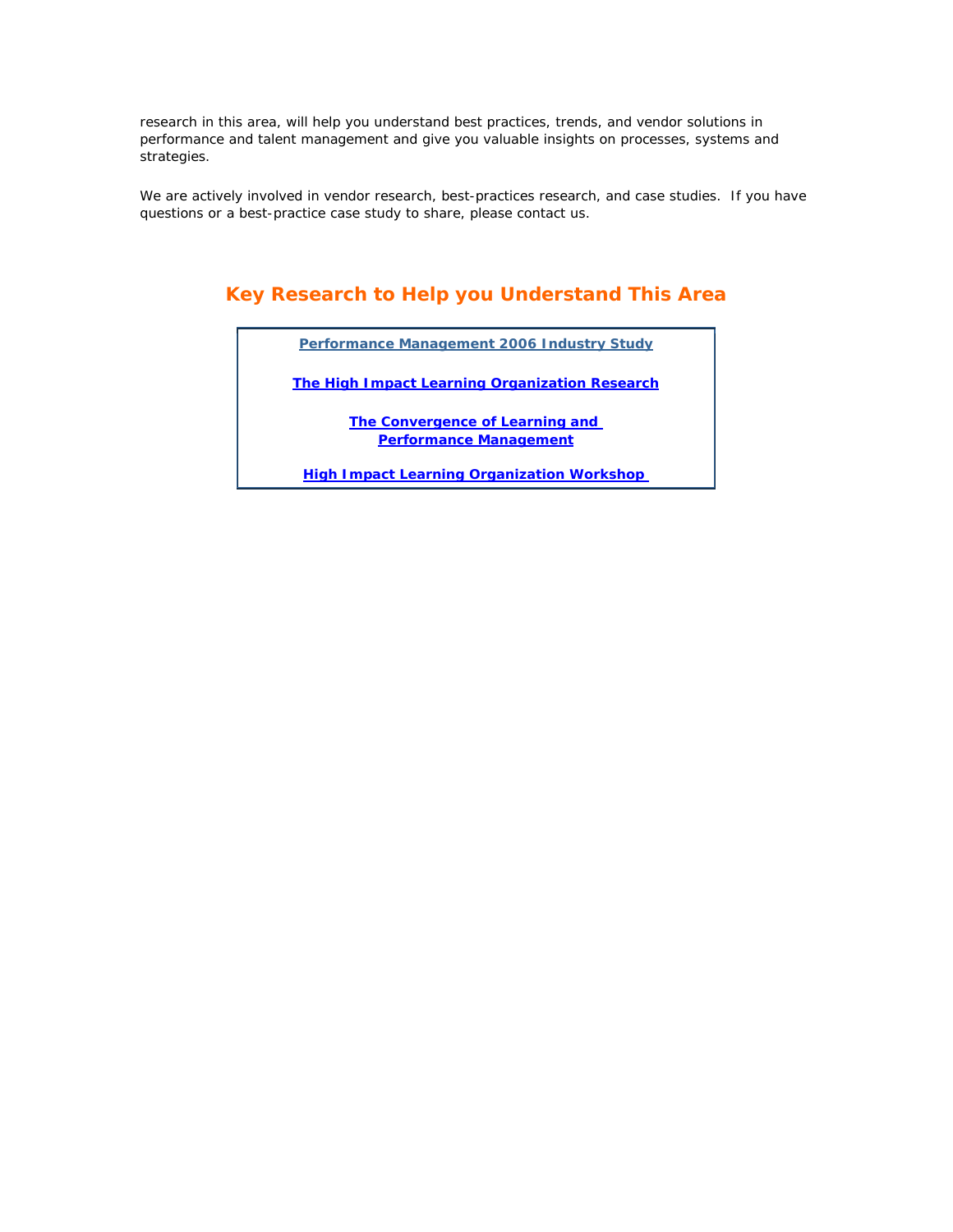



*Confronting the Leadership Crisis : What Works, What Doesn't, What Lies Ahead*

*Highlights and Insights from Hay Group and Chief Executive magazine Research into "The Best Companies for Leaders"*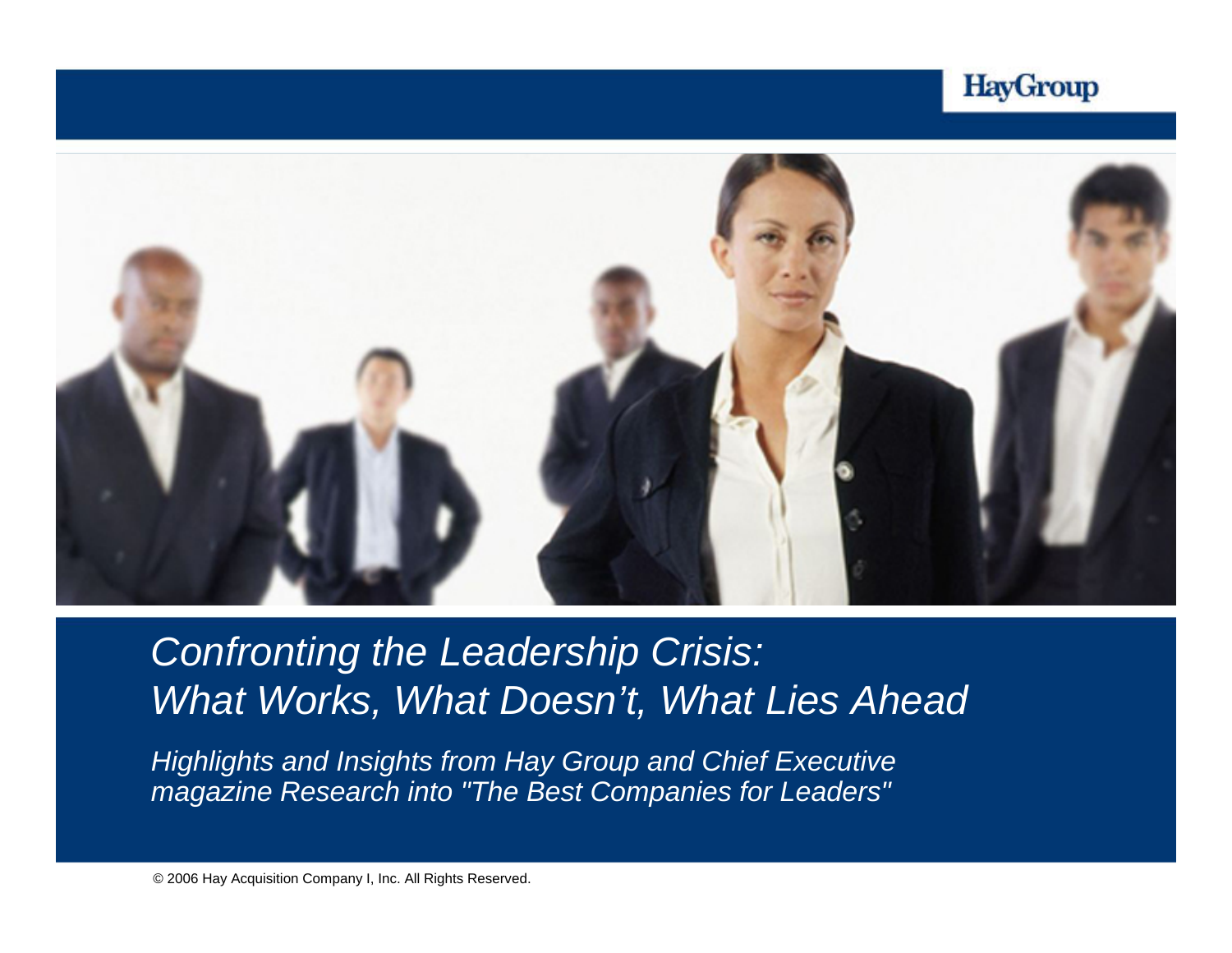

### 2Agenda

- $\mathcal{L}_{\mathcal{A}}$ The Leadership Crisis
- $\mathcal{L}_{\mathcal{A}}$  Hay Group/CEO Magazine "Best Companies for Leaders" research findings:
	- What works
	- What helps
	- –What's not worth the effort
- $\mathcal{L}_{\mathcal{A}}$ What you can do about it
- $\blacksquare$ **Presenters** 
	- Mary Fontaine
	- Tharuma Rajah
	- –Bruce Sevy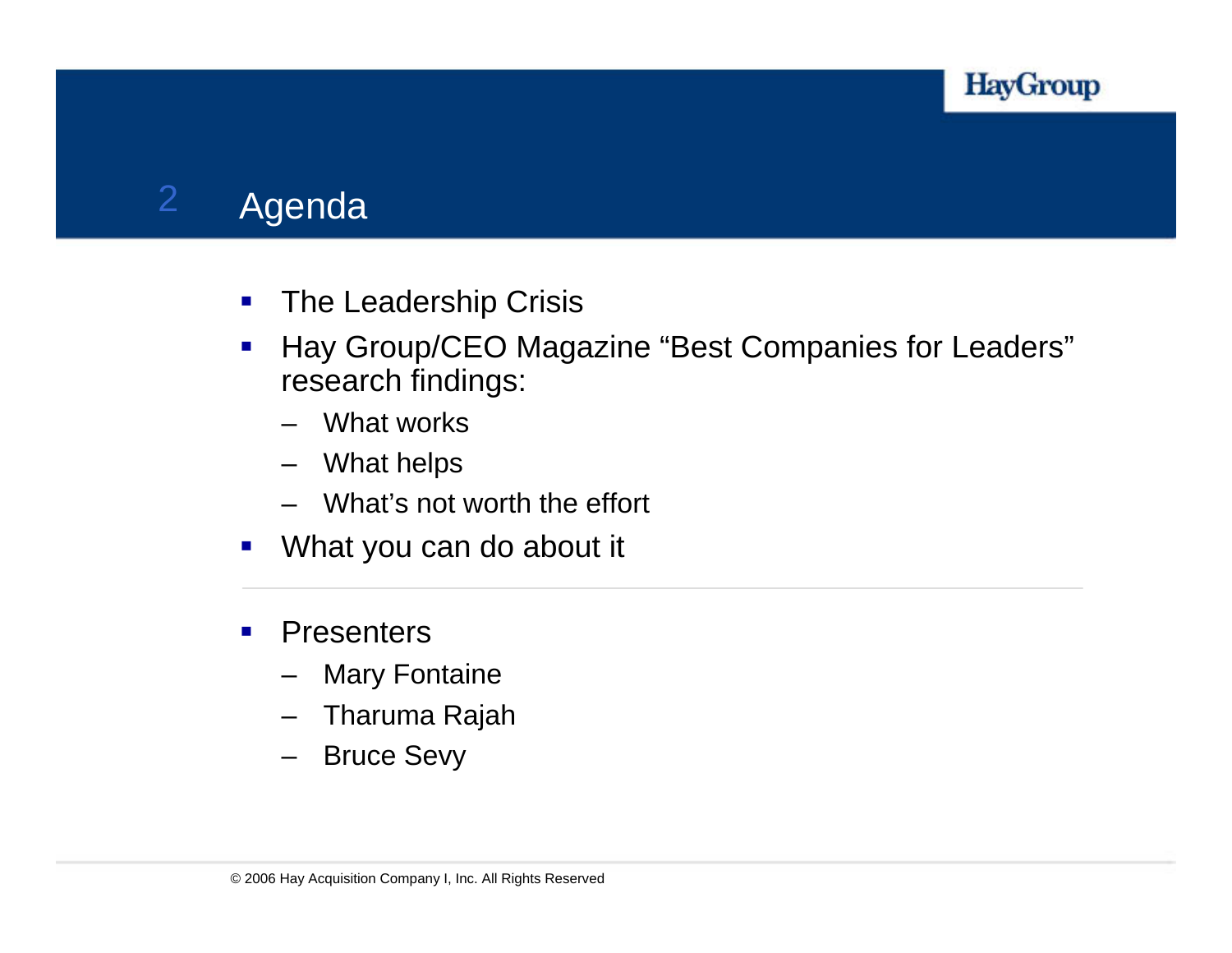

### 3The global leadership crisis

- $\mathcal{L}_{\mathcal{A}}$ Some economists are calling this an "economic tsunami"
- $\mathcal{L}_{\mathcal{A}}$  Organizations around the globe are struggling to develop the number and quality of leaders they need to survive and thrive
	- In the US and Europe it is a crisis of replacing retiring leaders
	- In India and Asia it is a crisis of keeping pace with growth
- $\mathcal{L}_{\mathcal{A}}$  Globally, the limiting factor for continued organizational success will be access to a sufficient number of high-quality leaders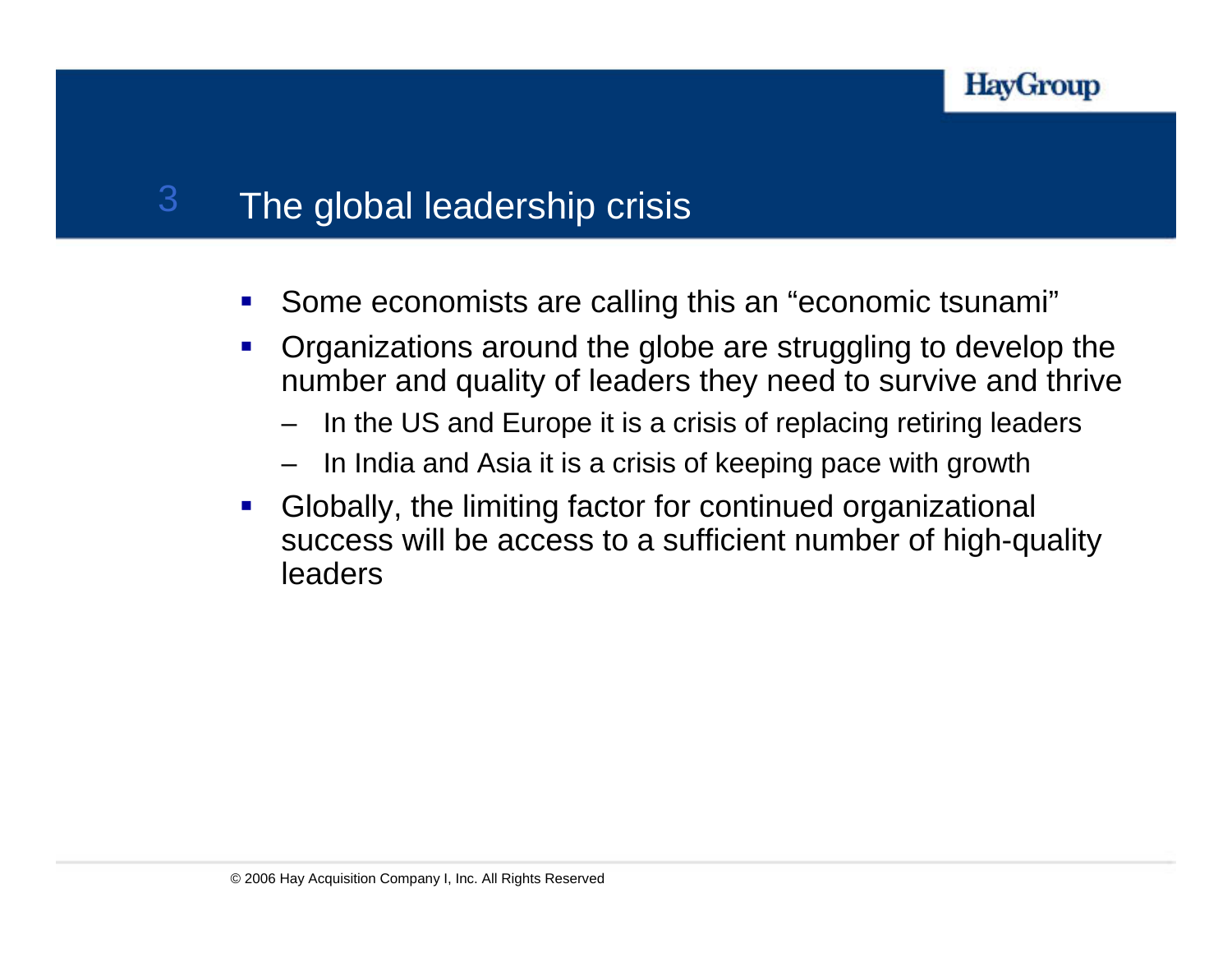

### Are you prepared?

4

- $\blacksquare$  What's keeping today's CEO awake?
	- Identifying potential leaders
	- Getting them into the pipeline
	- Getting leaders developed as quickly and effectively as possible
- $\mathcal{L}_{\mathcal{A}}$  The Hay Group / CEO Magazine research provides the critical insights you need to chart a path forward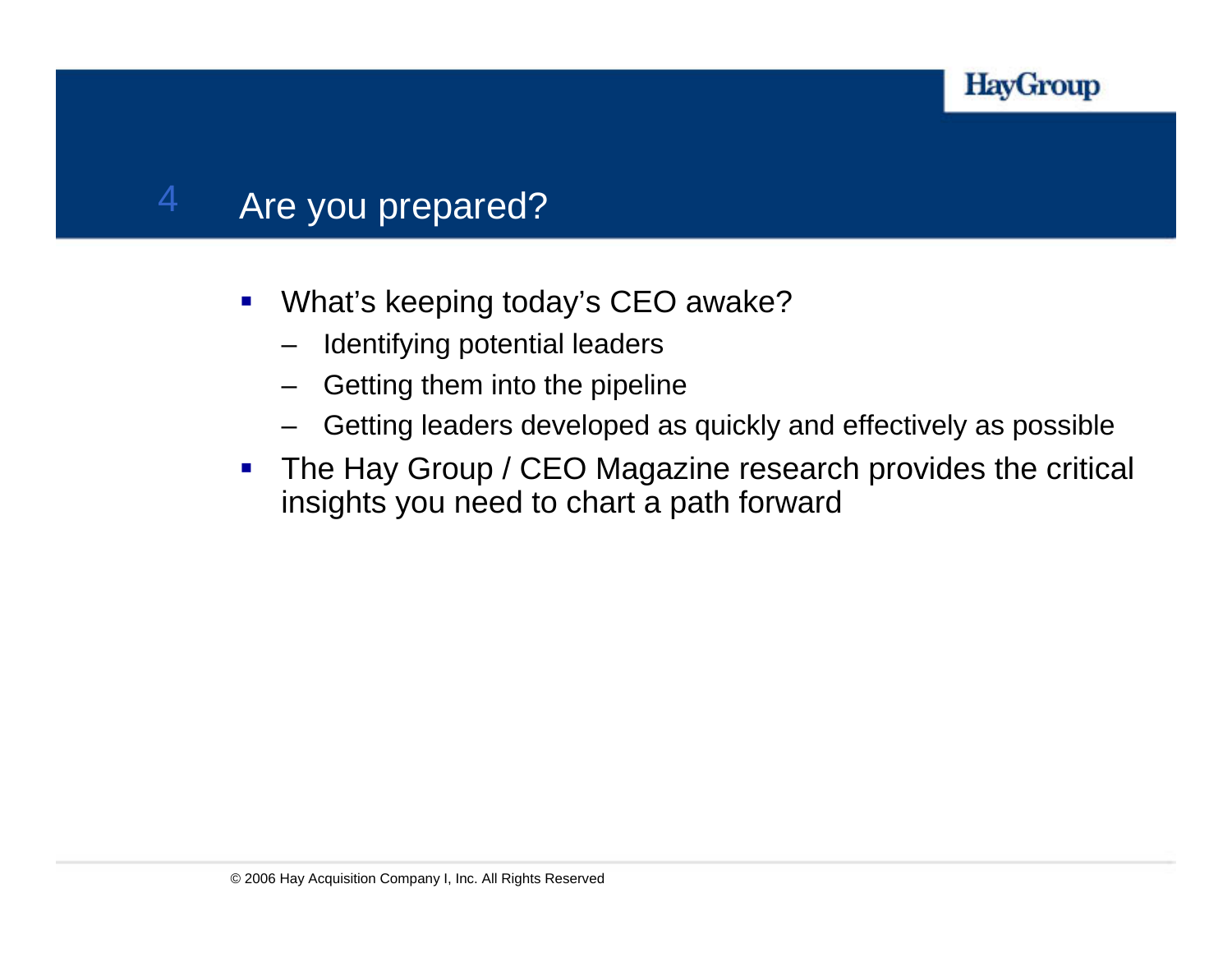

### 5Hay Group/CEO Magazine Research

- $\mathcal{L}_{\mathcal{A}}$  In 2005, Hay Group and CEO Magazine partnered on a study looking at leadership development in 300+ global and regional companies
- $\mathcal{L}_{\mathcal{A}}$  We focused on:
	- Satisfaction with the number and quality of leaders
	- Philosophies, programs and practices used to develop leaders
- $\blacksquare$  We collected data from four sources
	- Surveys completed by senior line managers and HR leaders
	- Industry peer ratings
	- Insights from leading academicians
	- Ratings from executive search firms
- $\mathcal{L}_{\text{max}}$ Here's what we found…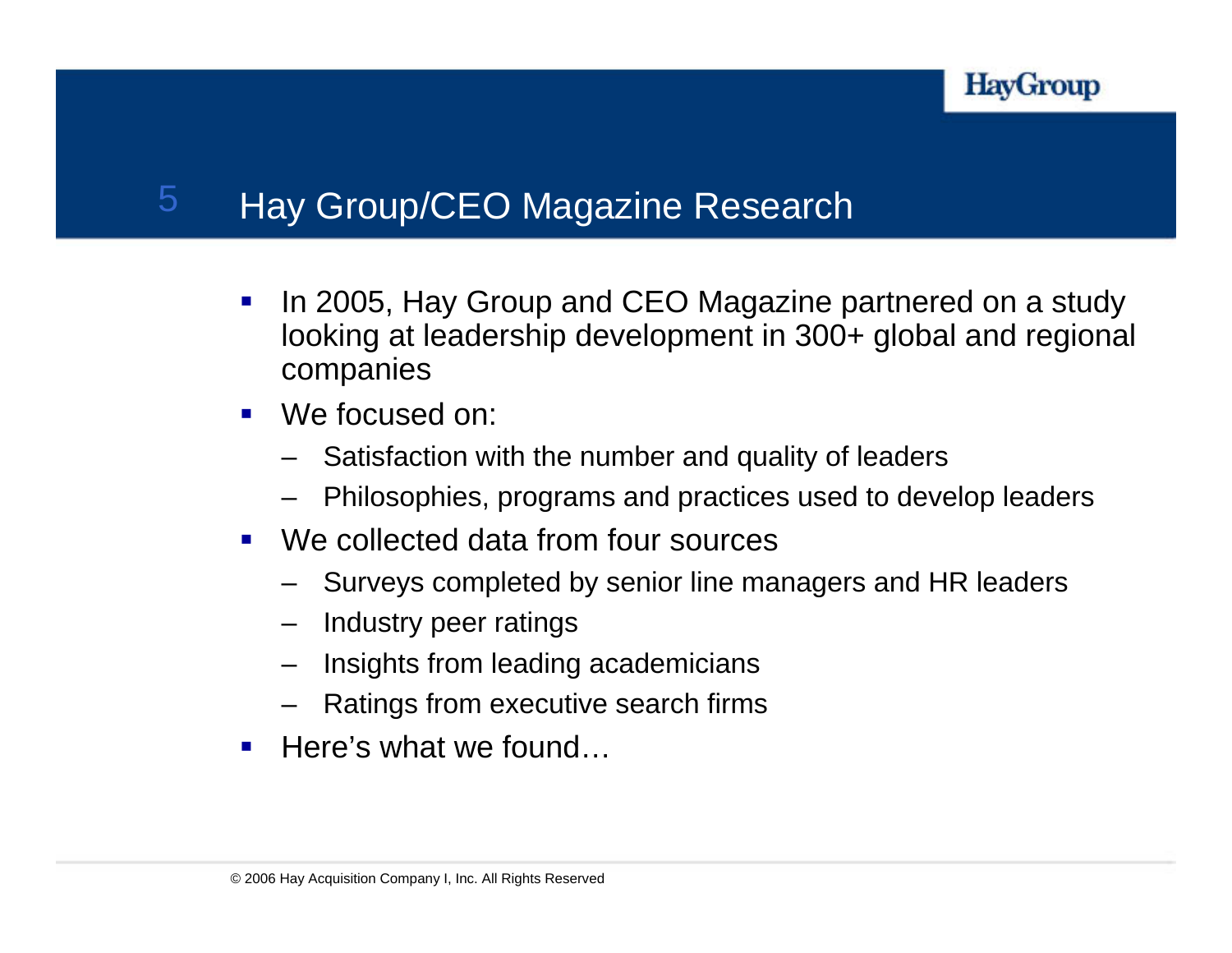

### 6The Global Best Companies for Leaders

- 1.Procter & Gamble
- 2.PepsiCo.
- 3. IBM
- 4.General Electric
- 5. Johnson & Johnson
- 6. Dell
- 7.Microsoft
- 8. Home Depot
- 9. JP Morgan Chase
- 10. Motorola
- 11. Pfizer
- 12. FedEx
- 13. BASF
- 14. Verizon
- 15. BAE Systems
- 16. Johnson Controls
- 17. Siemens
- 18. BP
- 19. L'Oréal
- 20. Colgate-Palmolive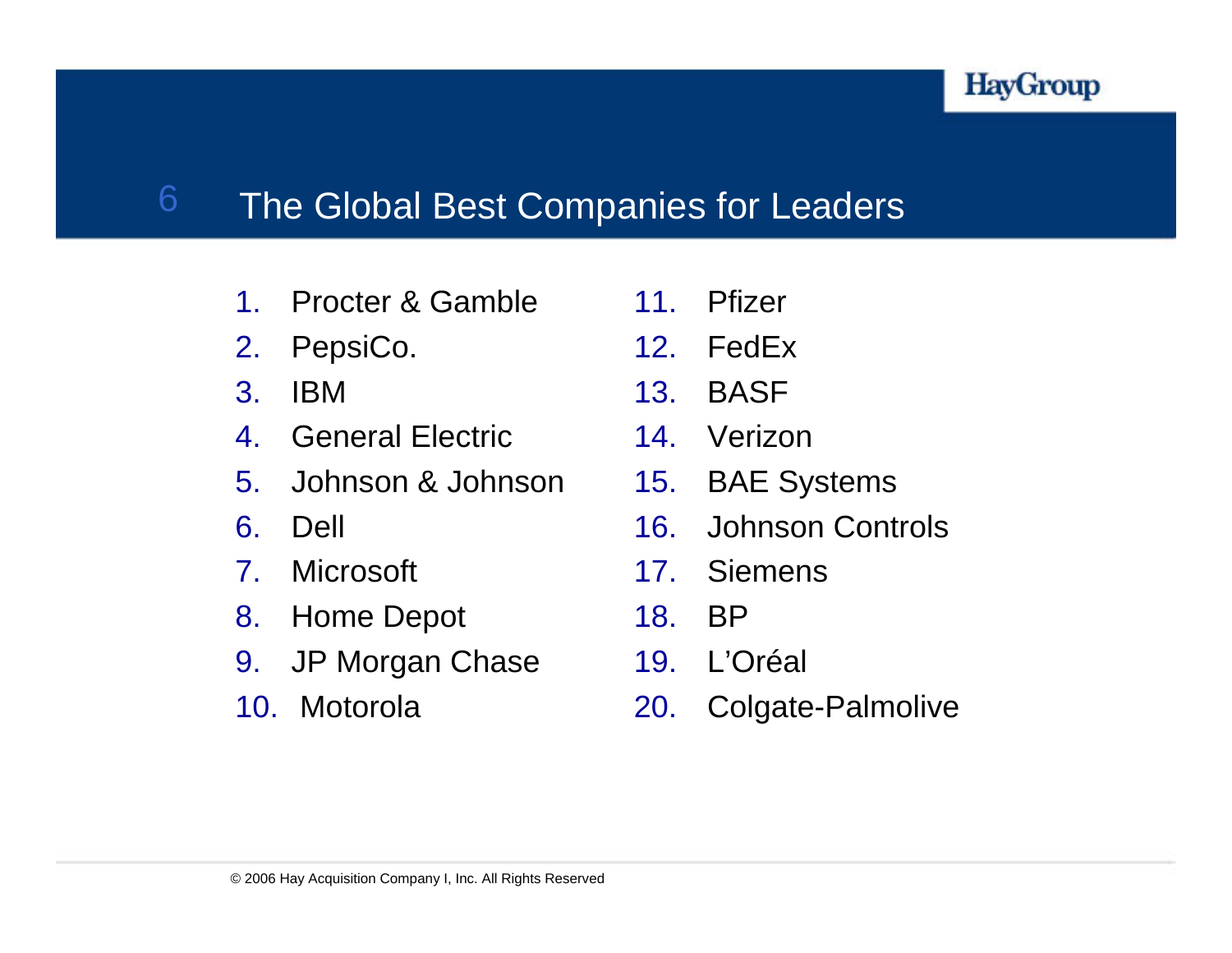

### The Global Best report having more & better leaders



7

- The global best report:
	- –more leaders
	- better leaders
- For all organizations, having enough leaders is the critical issue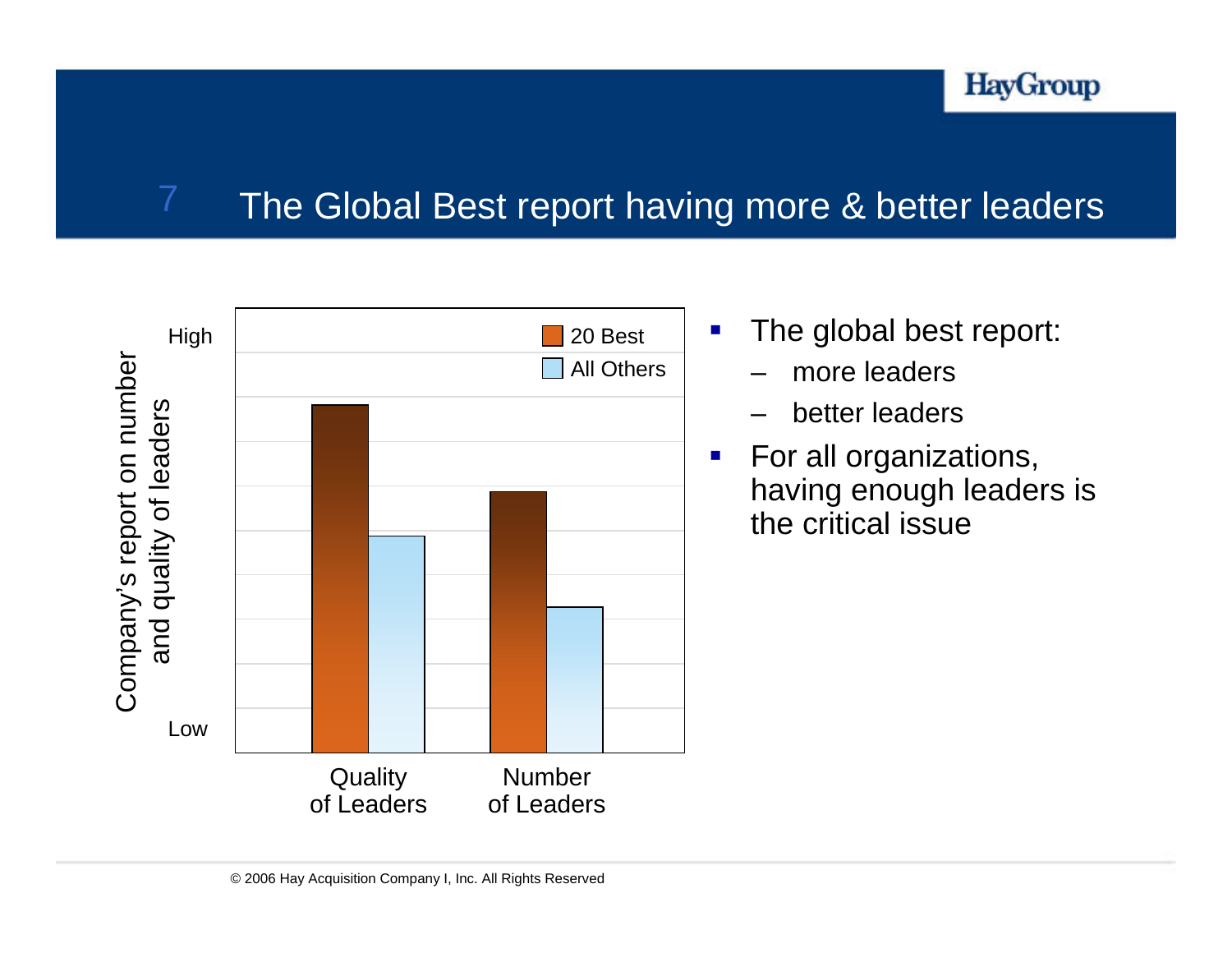

### 8Having strong leaders pays

### 5-Year Annualized Return on Share Price

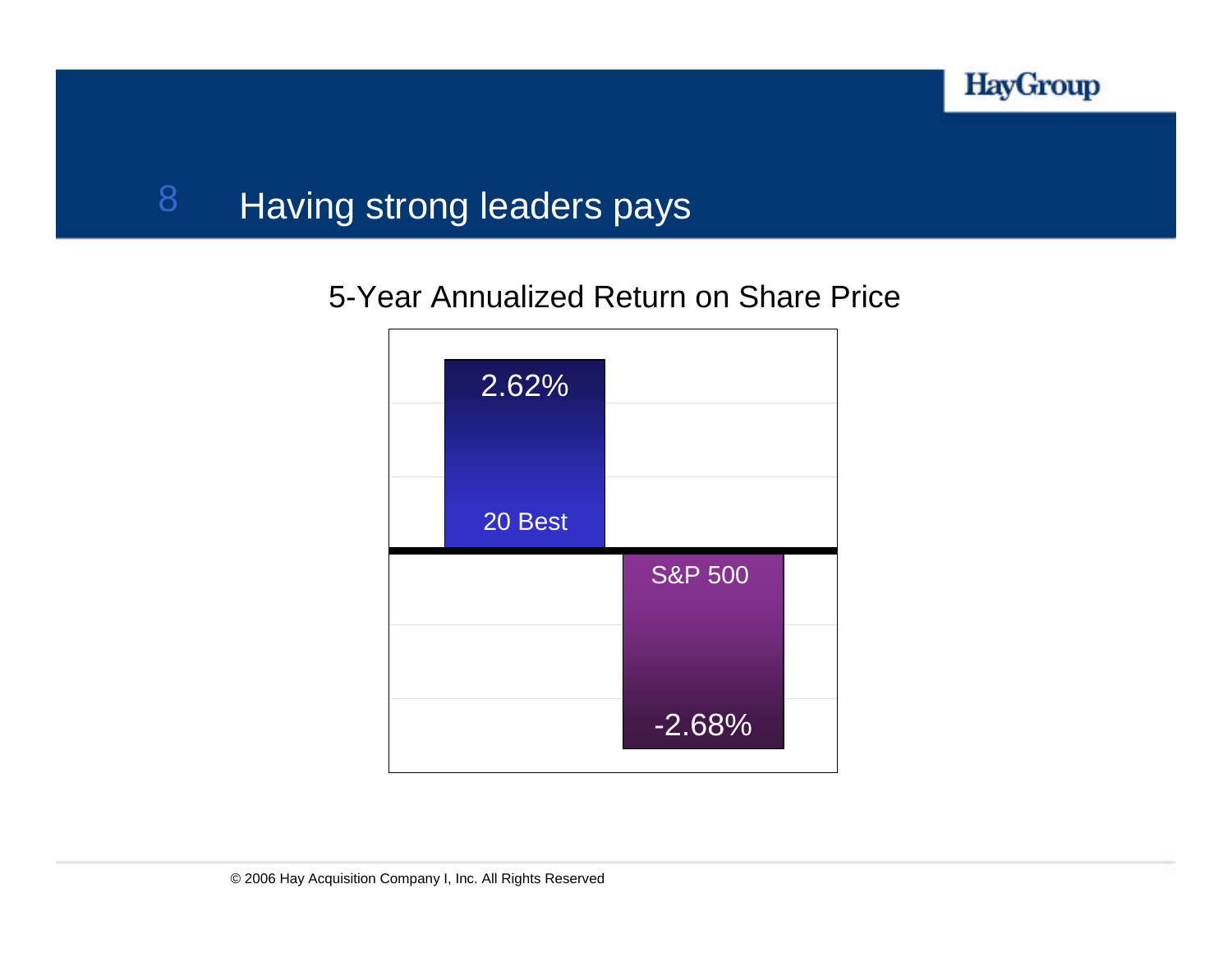

### 9Key findings

- $\mathcal{L}_{\mathcal{A}}$  The best companies for leaders invest heavily in leadership development and do more of "everything"
- $\mathcal{L}_{\mathcal{A}}$  Not everything makes a difference, but there are a vital few things that do
- $\mathcal{L}_{\mathcal{A}}$  In combination, six things account for most of the difference in number and quality of leaders
- $\overline{\mathcal{L}}$ Just developing individual leaders won't get you there
- $\mathcal{L}_{\text{eff}}$  What differentiates the best is that they work at three levels:
	- **Organization**
	- Team
	- Individual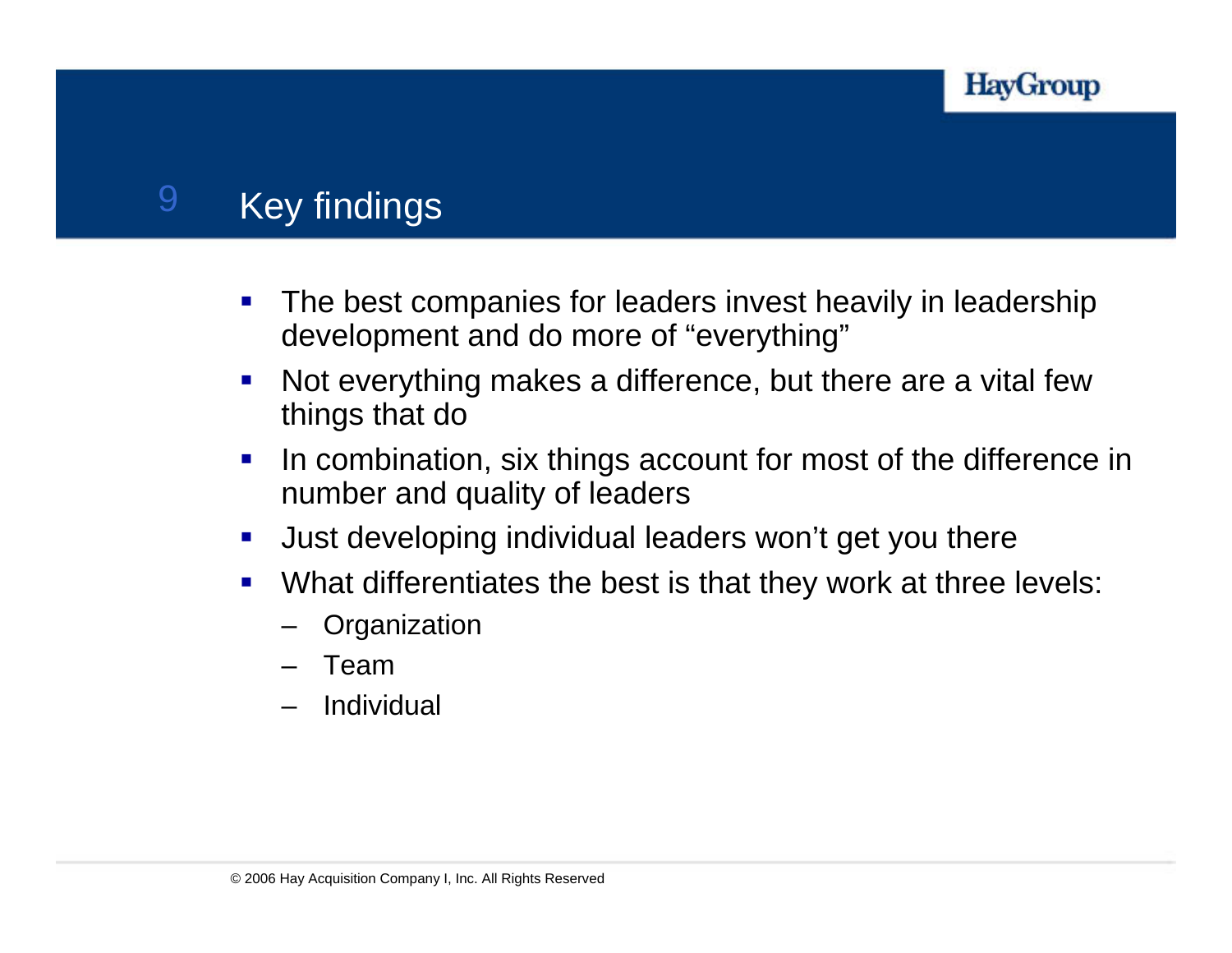

### 10Contribution to number and quality of leaders



Contribution to number

- $\mathcal{L}_{\mathcal{A}}$  The vital six account for 2/3rds of the differences in number and quality of leaders
- $\mathcal{L}_{\mathcal{A}}$  Contribution is the same for the best small companies as for the global best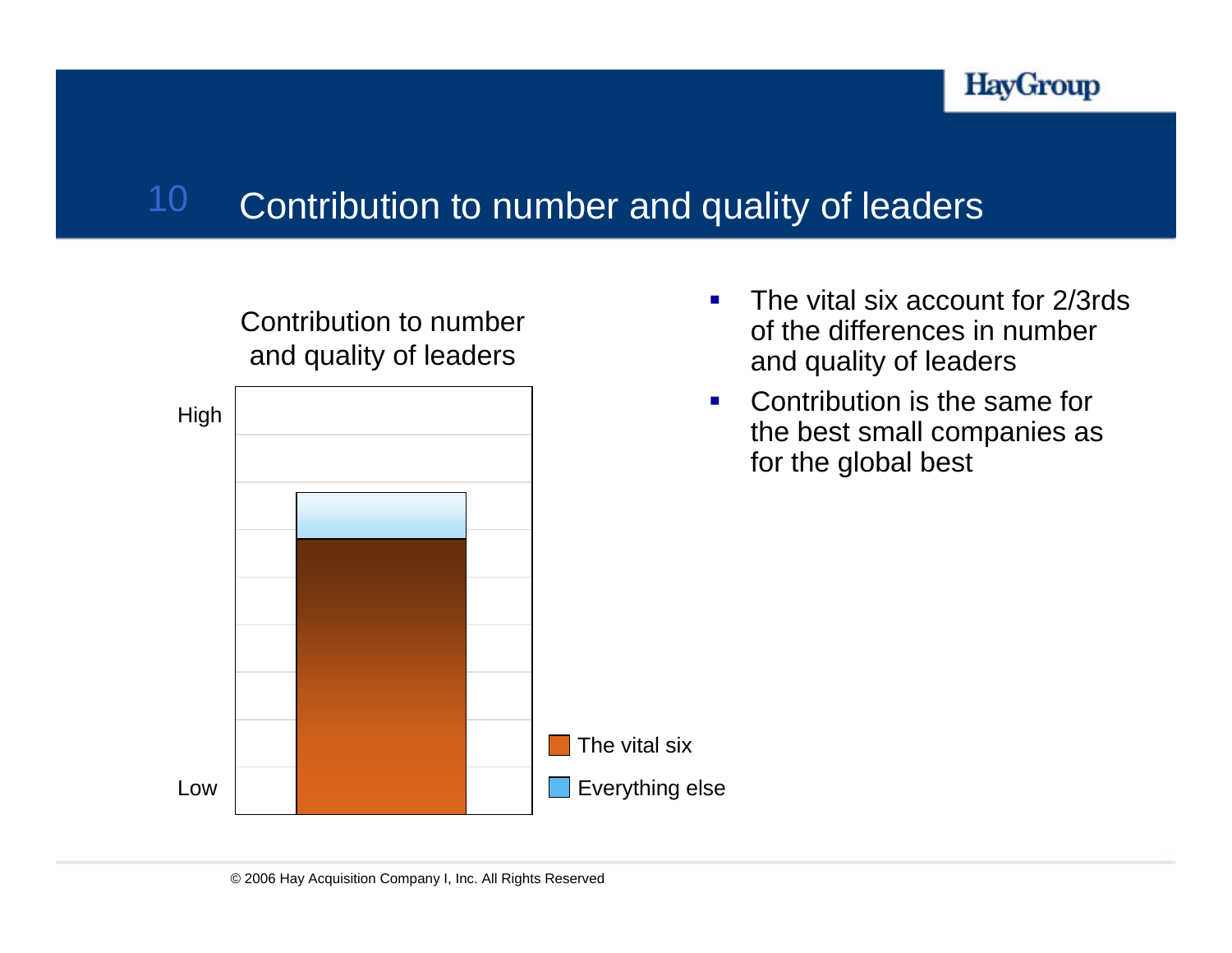### The vital few that really matter

Best Global Companies for Leadership focus on the "Big Six"

- 1. CEO and senior leaders make leadership development a top priority.
- 2. Leaders at all levels are accountable for creating a work climate that motivates employees to perform at their best.
- 3. Leadership *teams* receive training and coaching to help them work together more effectively.
- 4. Mid-career managers receive job-shadowing opportunities.
- 5. High-potentials receive objective 360-degree assessments and feedback on their leadership ability early on.
- 6. Mid-level managers get enough time to take part in leadership development activities early in their careers.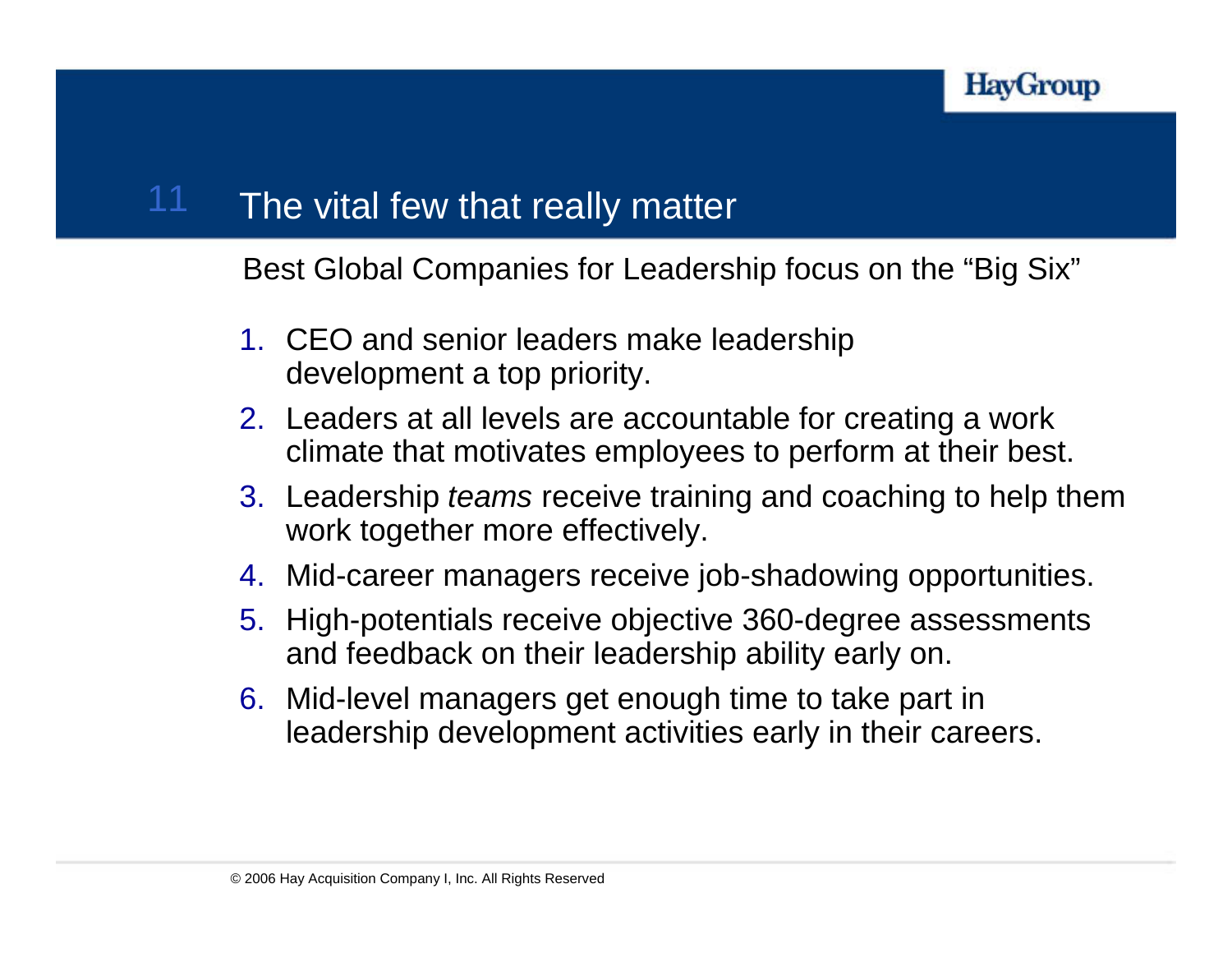

### 12If you have the resources, do these next

- $\mathcal{L}_{\mathcal{A}}$ External MBA programs
- $\mathcal{L}_{\mathcal{A}}$ External coaches for senior executives
- $\mathcal{L}_{\mathcal{A}}$ Internal coaches for mid-level managers
- $\mathcal{L}_{\mathcal{A}}$ Specific skill building for lower-level managers
- $\overline{\phantom{a}}$ Externally run development programs
- $\mathcal{L}_{\mathcal{A}}$ Job rotations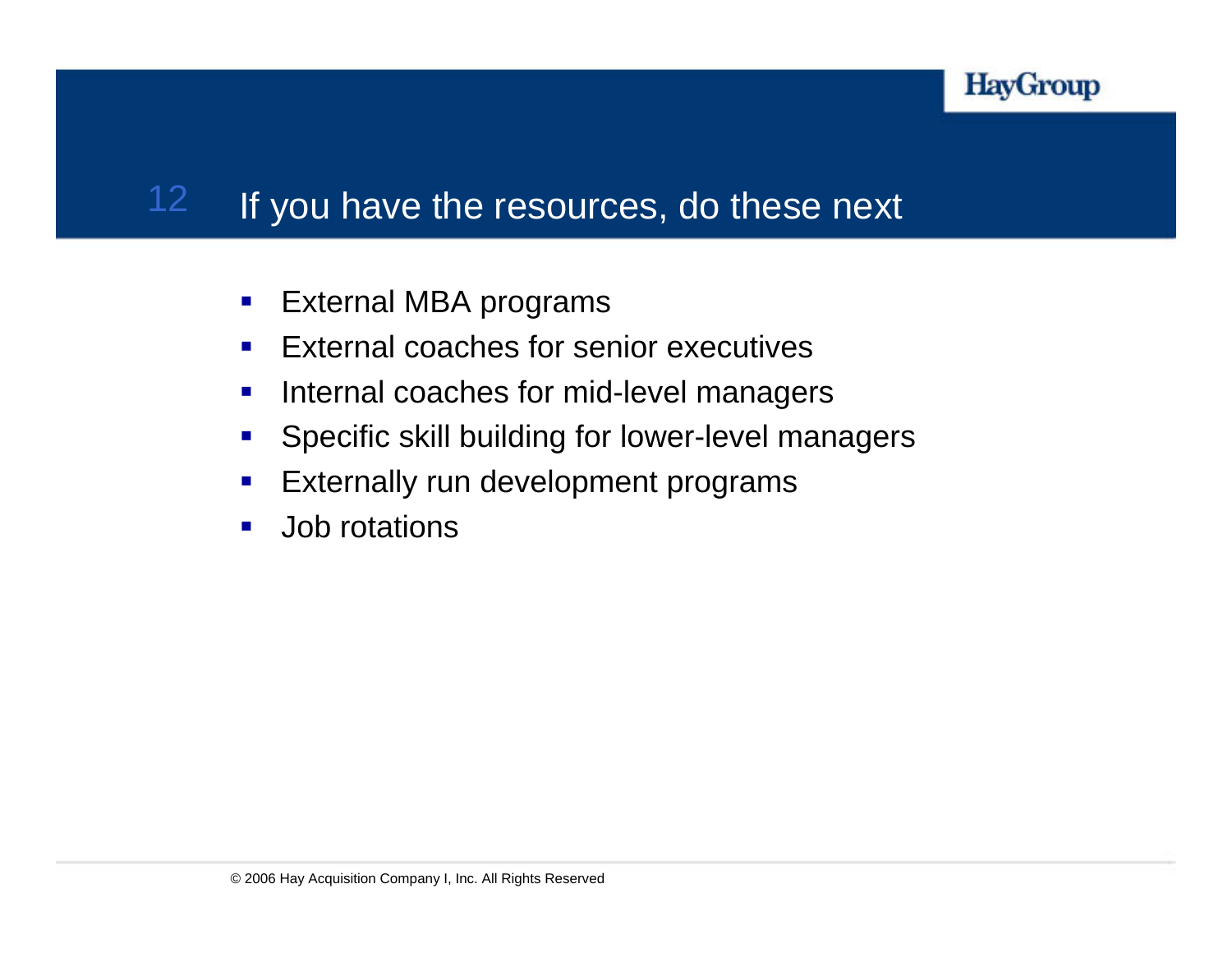

### 13What to cut?

Some practices make little or no contribution to the number and quality of leaders

- $\mathcal{L}_{\mathcal{A}}$  Paper-based self-study leadership modules for mid- and senior-level managers.
- $\mathcal{L}_{\mathcal{A}}$  Outdoor activity-based programs for mid- and senior-level managers.
- $\mathcal{L}_{\mathcal{A}}$  Internally run classroom-based leadership training programs for mid-level managers.
- $\mathcal{L}_{\mathcal{A}}$ Using internal coaches to coach senior executives.
- $\mathbf{r}$ Using external coaches to coach mid-level managers.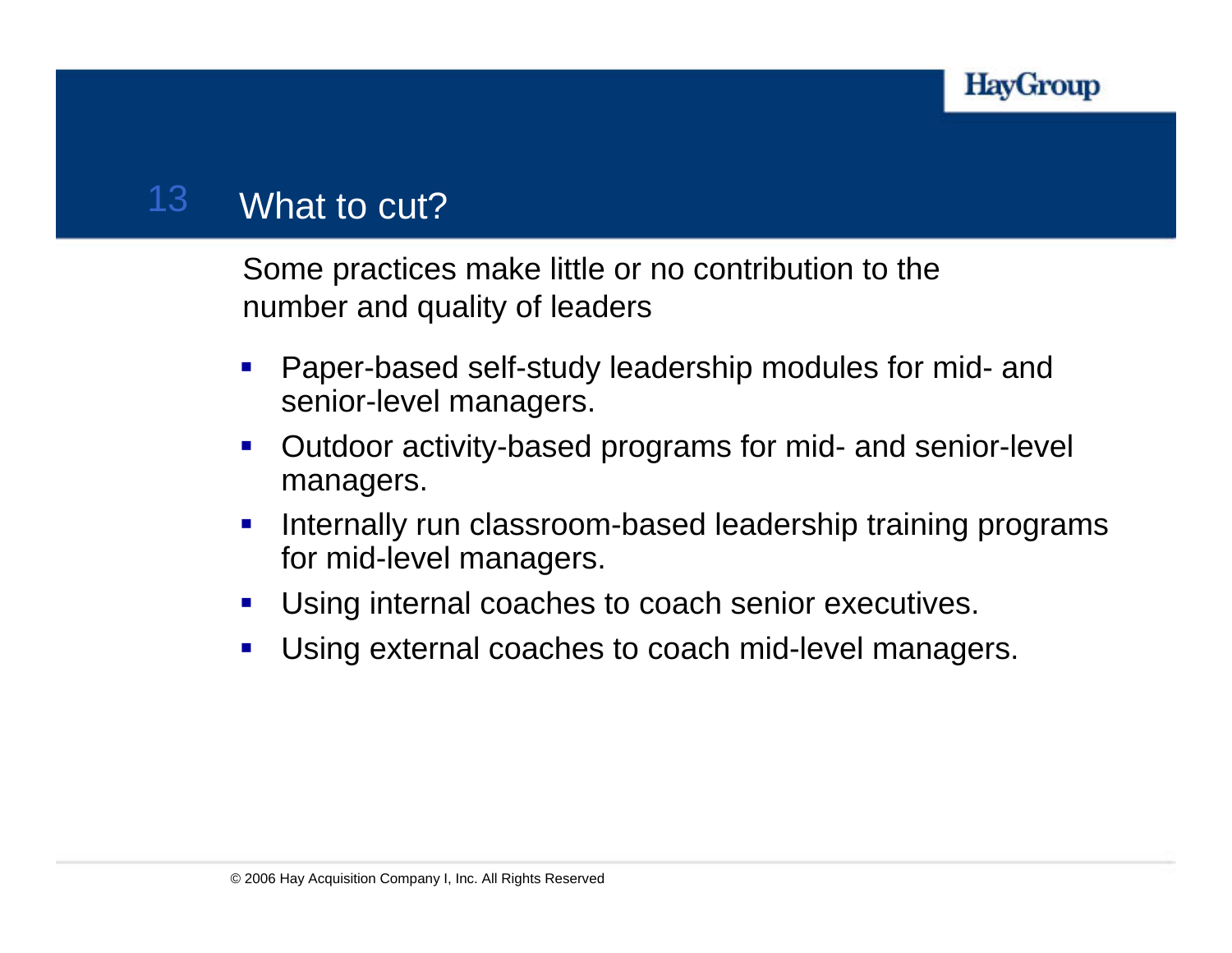

### 14What you can do

- 1. Make sure you and your senior executives are personally inv olved in leadership development and creating a culture of leadership
- 2. Hold leaders throughout the organization accountable for creating high performance work climates
- 3. Provide development for leadership teams and not just for individual leaders
- 4. Use objective assessment and feedback to focus development in the areas that make the biggest difference
- 5. Start early, make time and ground leadership development in the real world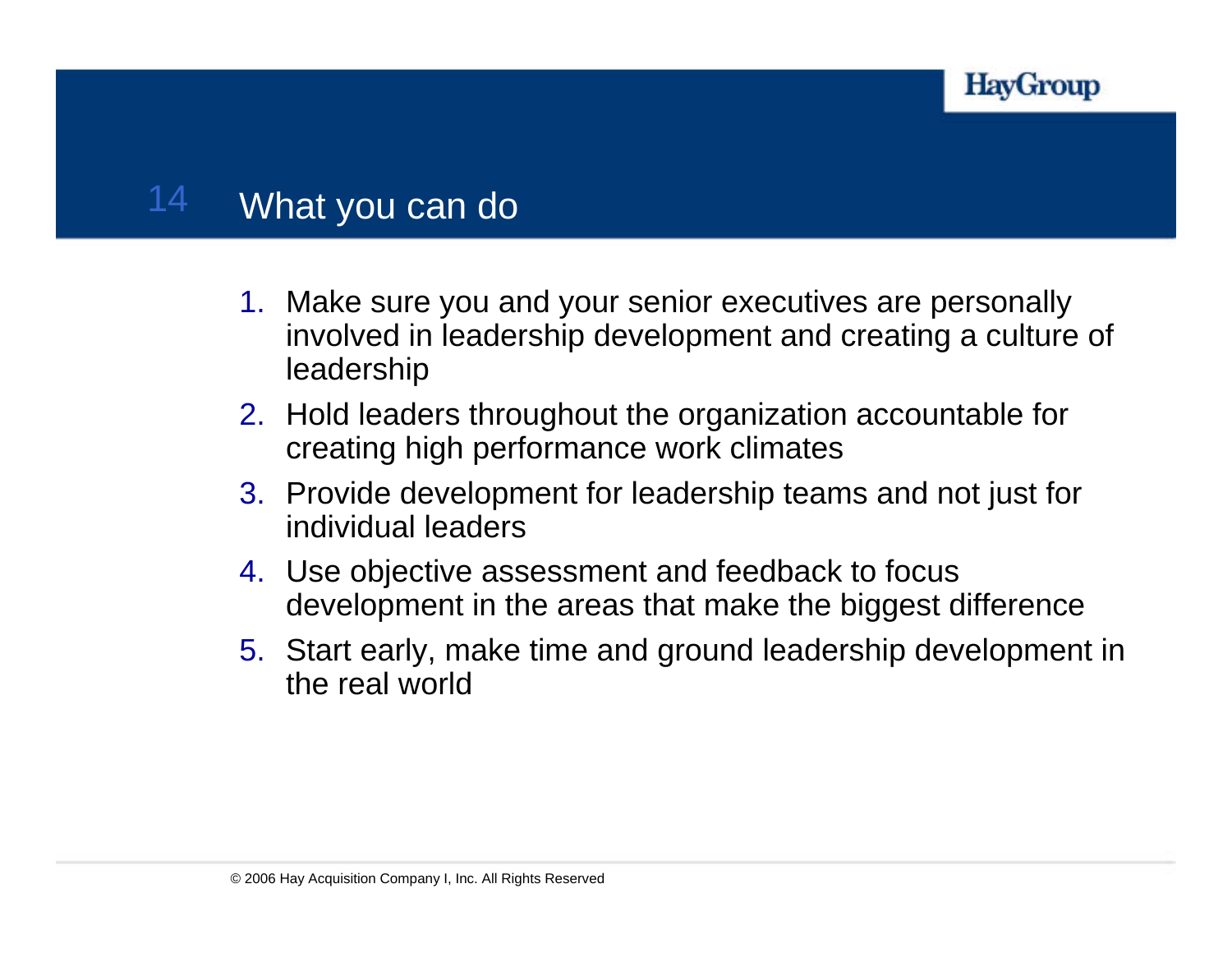

### 15Thank you for participating

### **More information**

 $\mathcal{L}_{\mathcal{A}}$  For more information on "The Best Companies for Leaders," visit [http://www.haygroup.com/Chief\\_Executive/](http://www.haygroup.com/Chief_Executive/)

### **Questions or comments?**

 $\mathcal{L}_{\mathcal{A}}$  Send an email with questions or comments to: [Leadership\\_Development@haygroup.com](mailto:Leadership_Development@haygroup.com)

### **Be a part of the 2006 study**

 $\mathcal{L}_{\mathcal{A}}$  In a few months we will begin to research the 2006 Best Companies for Leaders. Watch for an email from Hay Group with details on how to participate.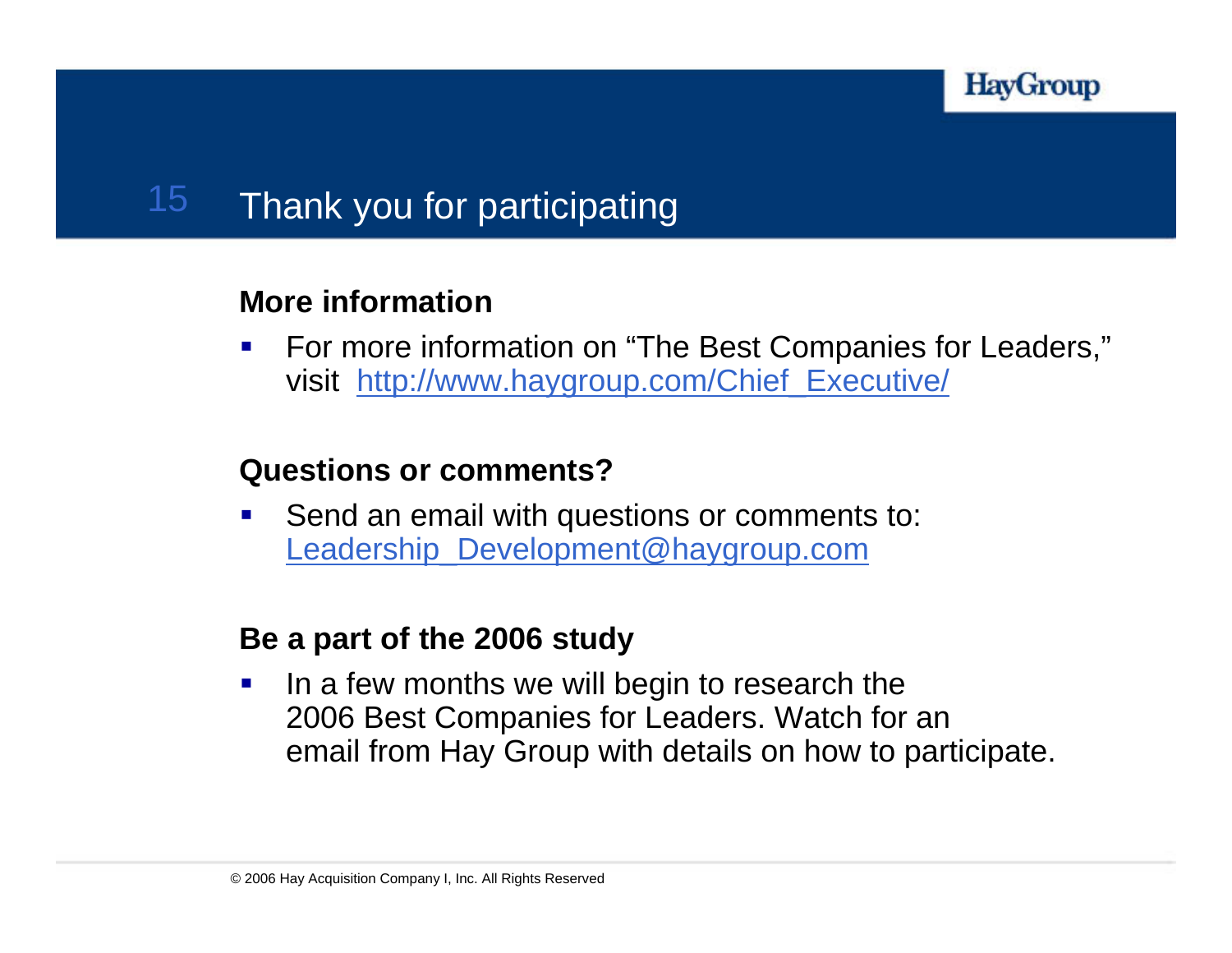## The Talent Show – Ten Steps to an Effective Succession Plan



Presented by: Mary-Jane Sinclair, SPHR President Sinclair Consulting, Inc. Morristown, NJ 07960 973-267-0169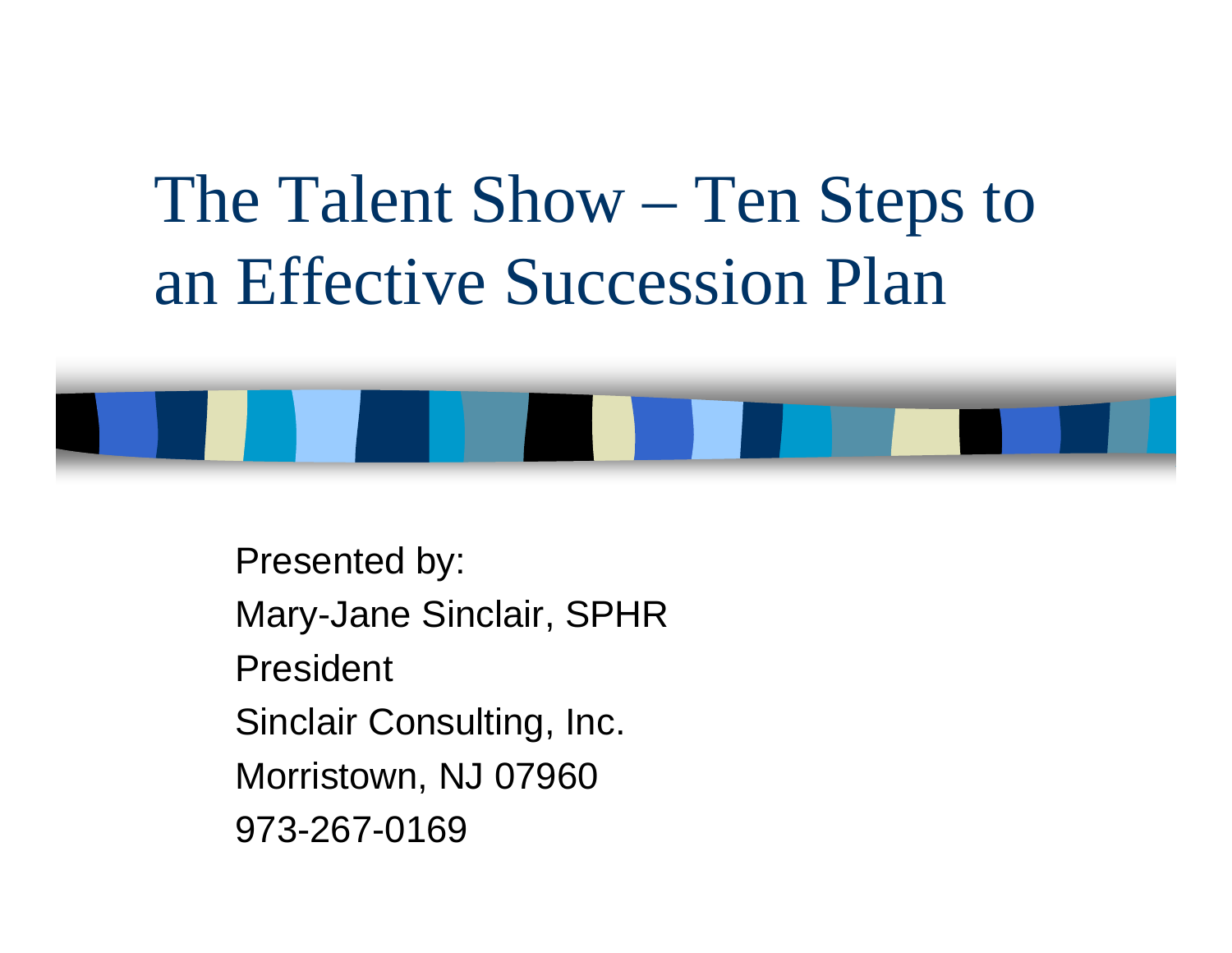## Why Do People Leave?

- $\mathcal{L}_{\mathcal{A}}$ Better opportunities
- **Too difficult to work here**
- **Never did fit in here**
- Can't get ahead
- **Poor management**
- Can't seem to do anything right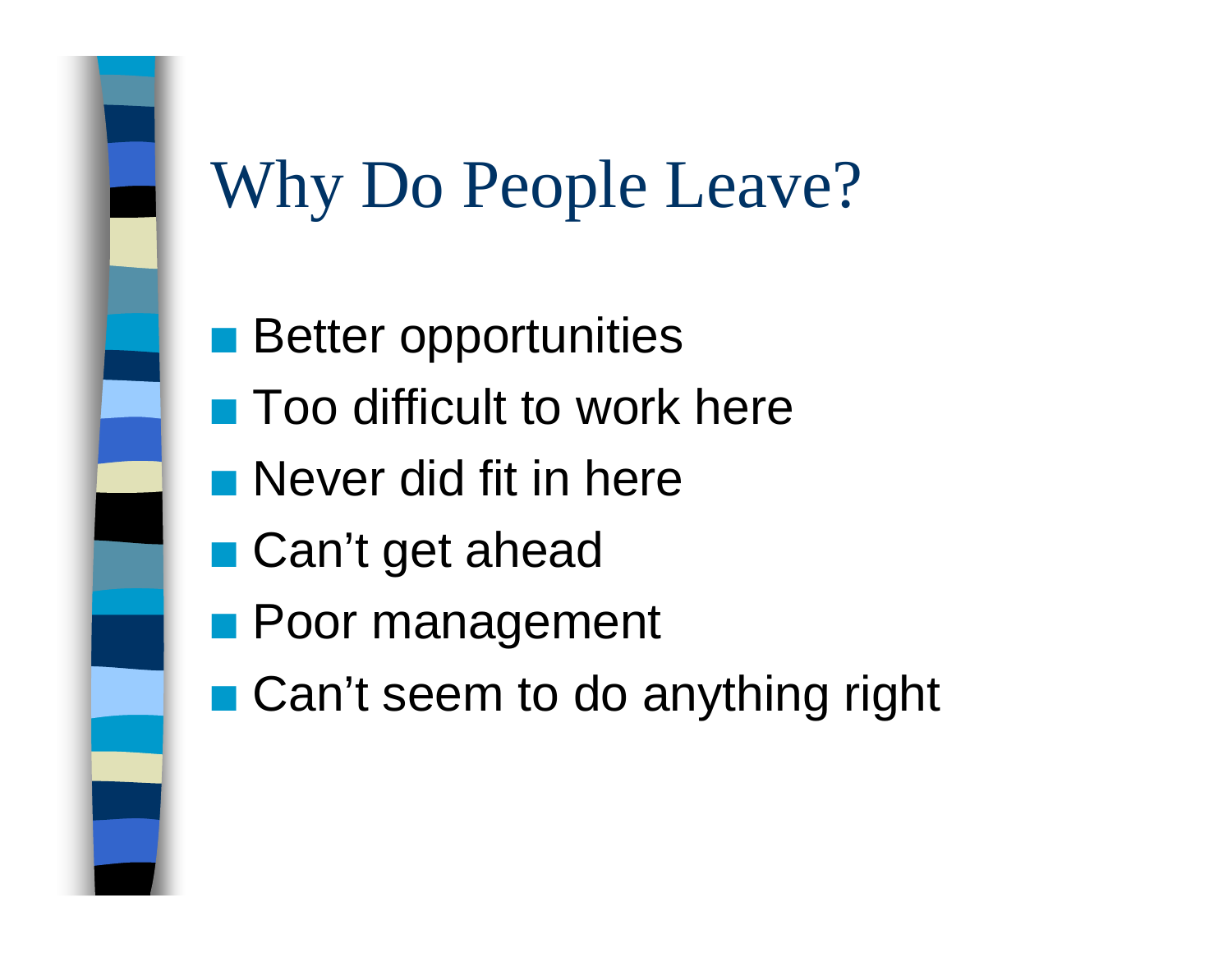## What Can You Do?

**Budget more for recruiting Lower your job standards** 

- **Change the environment**
- **Plan for turnover**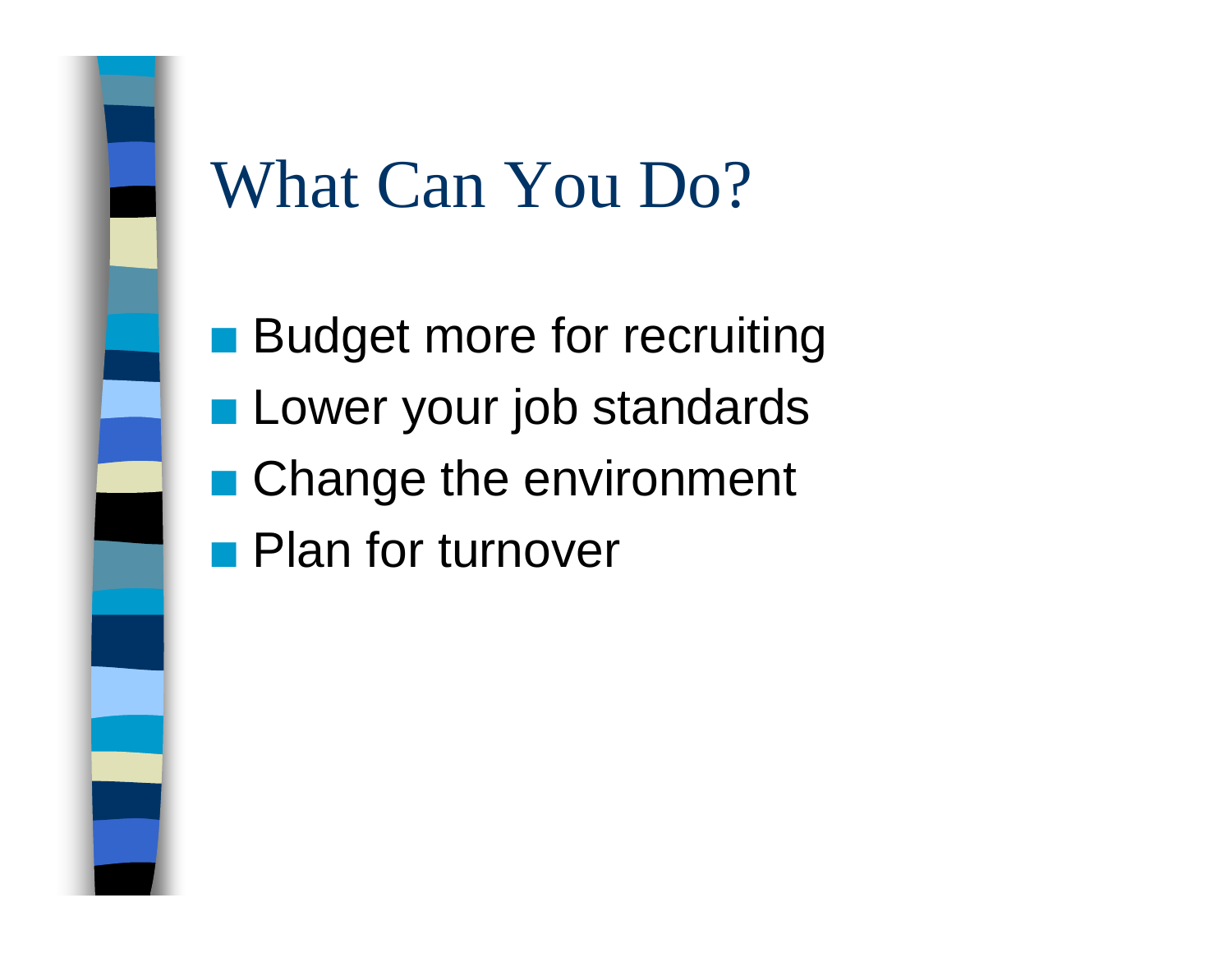# Succession Planning Is The Answer

- Better definition: Talent Identification and Development Plan
- Often includes both replacement planning and succession planning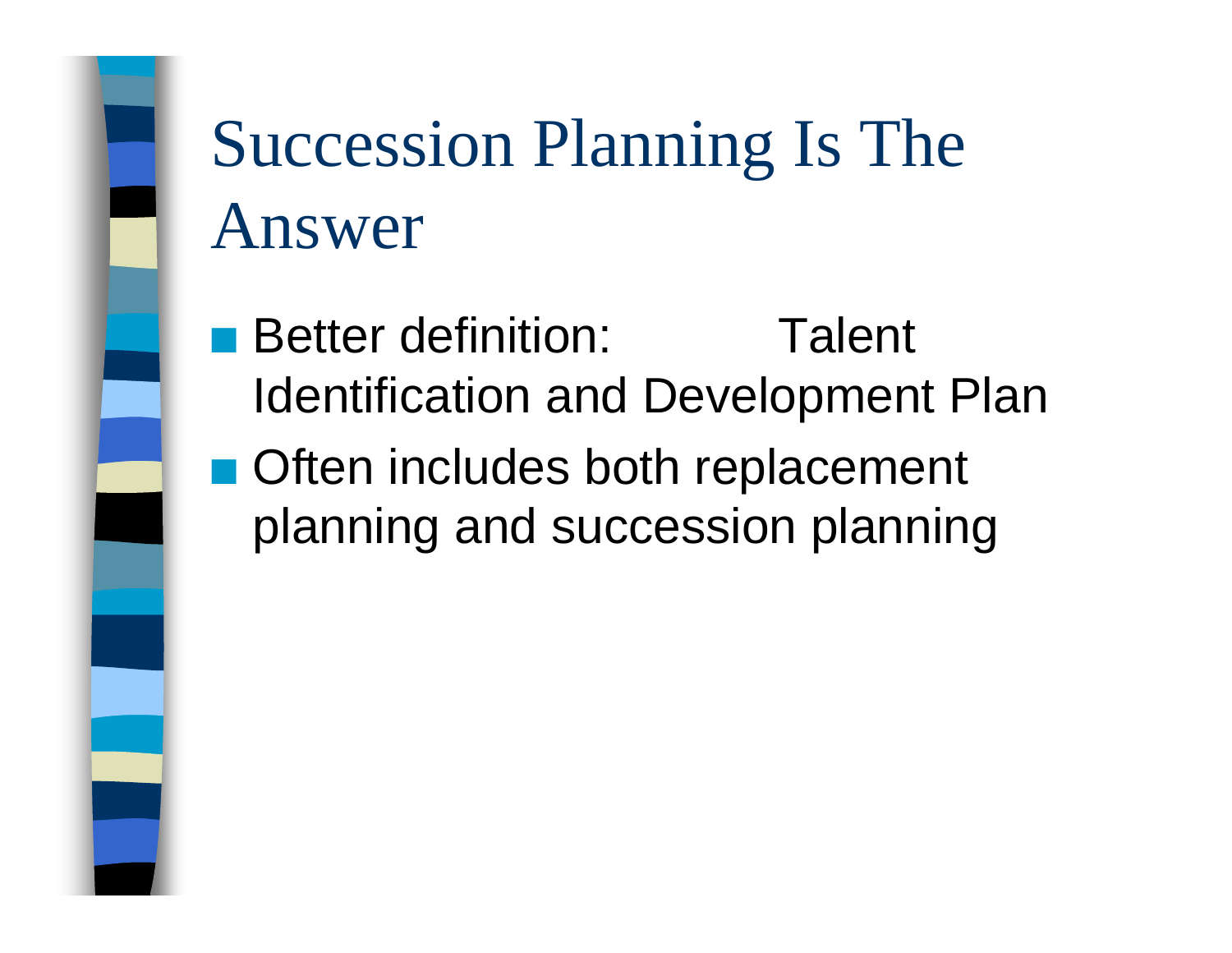# Top Ten Reasons To Have A Plan

- QMore opportunities for high potentials
- QA road map for employee development
- QMore talent ready sooner
- QMore support for diverse workforce
- QBetter morale
- QLower turnover
- QLower stress
- QJob content tied to business plan
- QSmoother disaster recovery
- QMore focus on vision and direction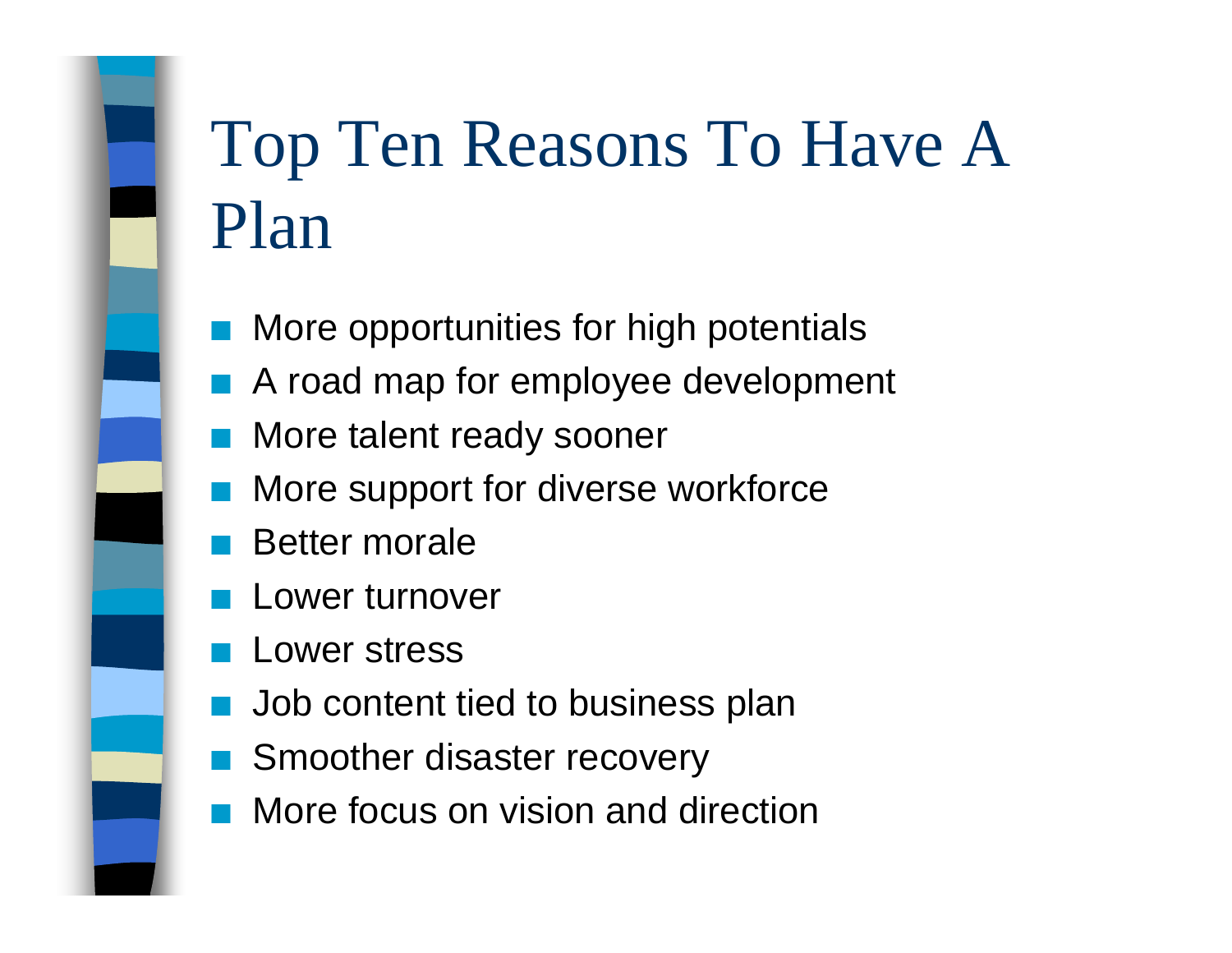# Things to Consider

- Who will decide?
- **How much time will you spend?**
- **How will you prepare?**
- What positions will it cover?
- **N** Who will get involved?
- Who do you tell? What do you tell them?

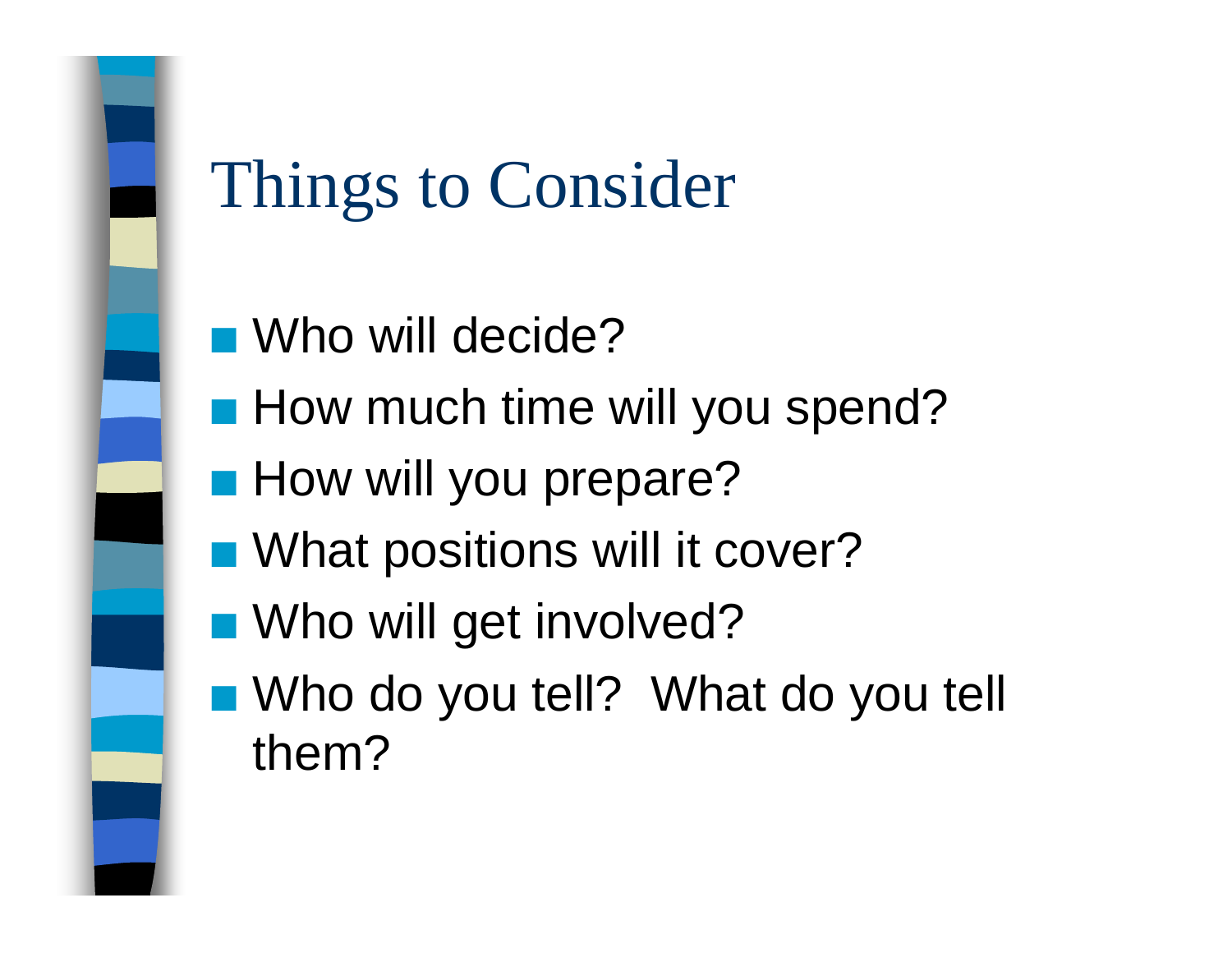## Things To Plan For

- $\blacksquare$  Technology
- Globalization
- Cost containment
- **B** Speed of market change
- **Importance of knowledge capital**
- Increasing rate and level of change

Rothwell. William J. Effective Succession Planning, 2nd ed. New York, AMACOM, 2001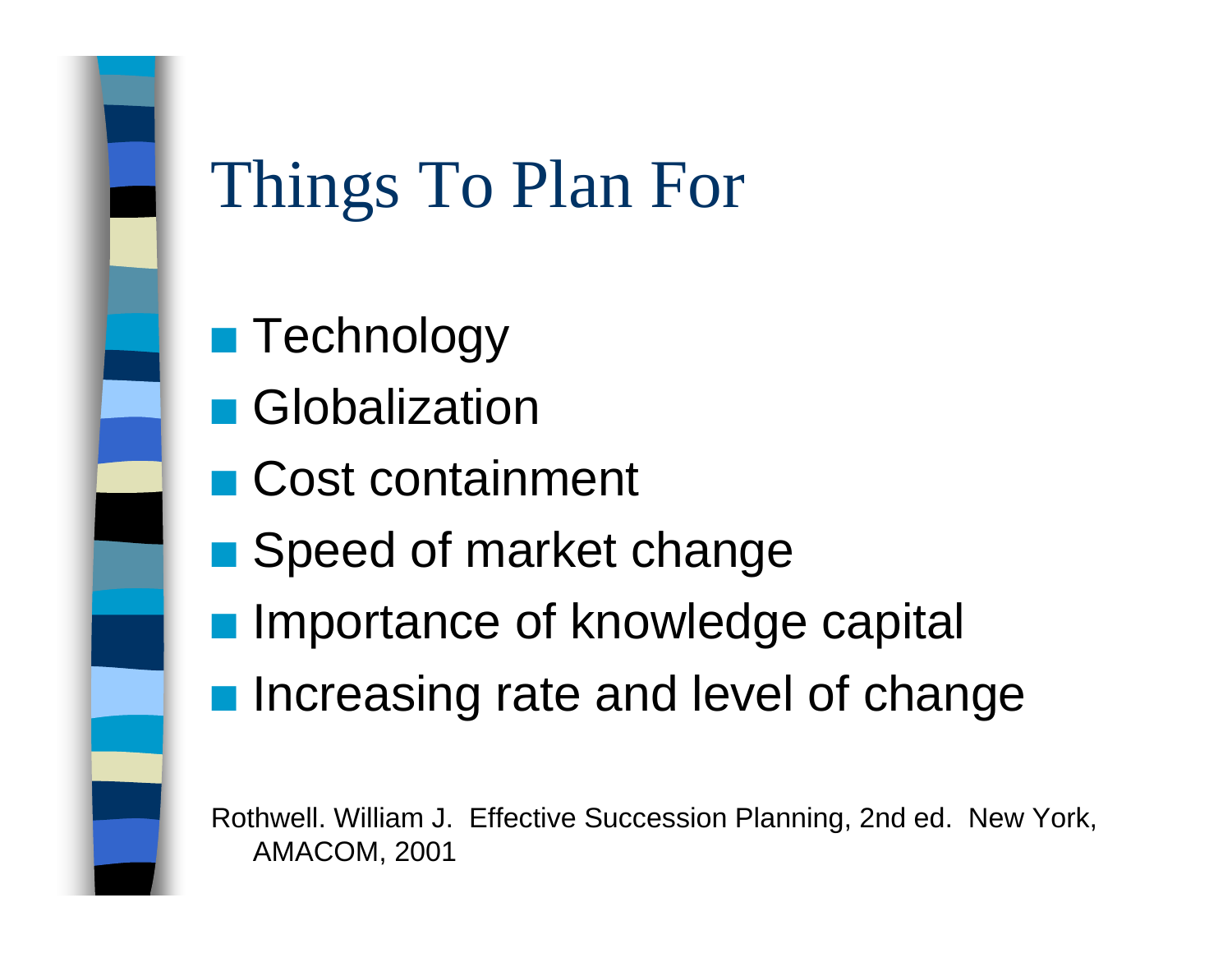# Trends Influencing TID&D Plans

- $\overline{\mathcal{L}}$ The need for speed
- A seller's market for skills
- **Reduced loyalty**
- **Importance of intellectual capital and** knowledge management
- Key importance of values and competencies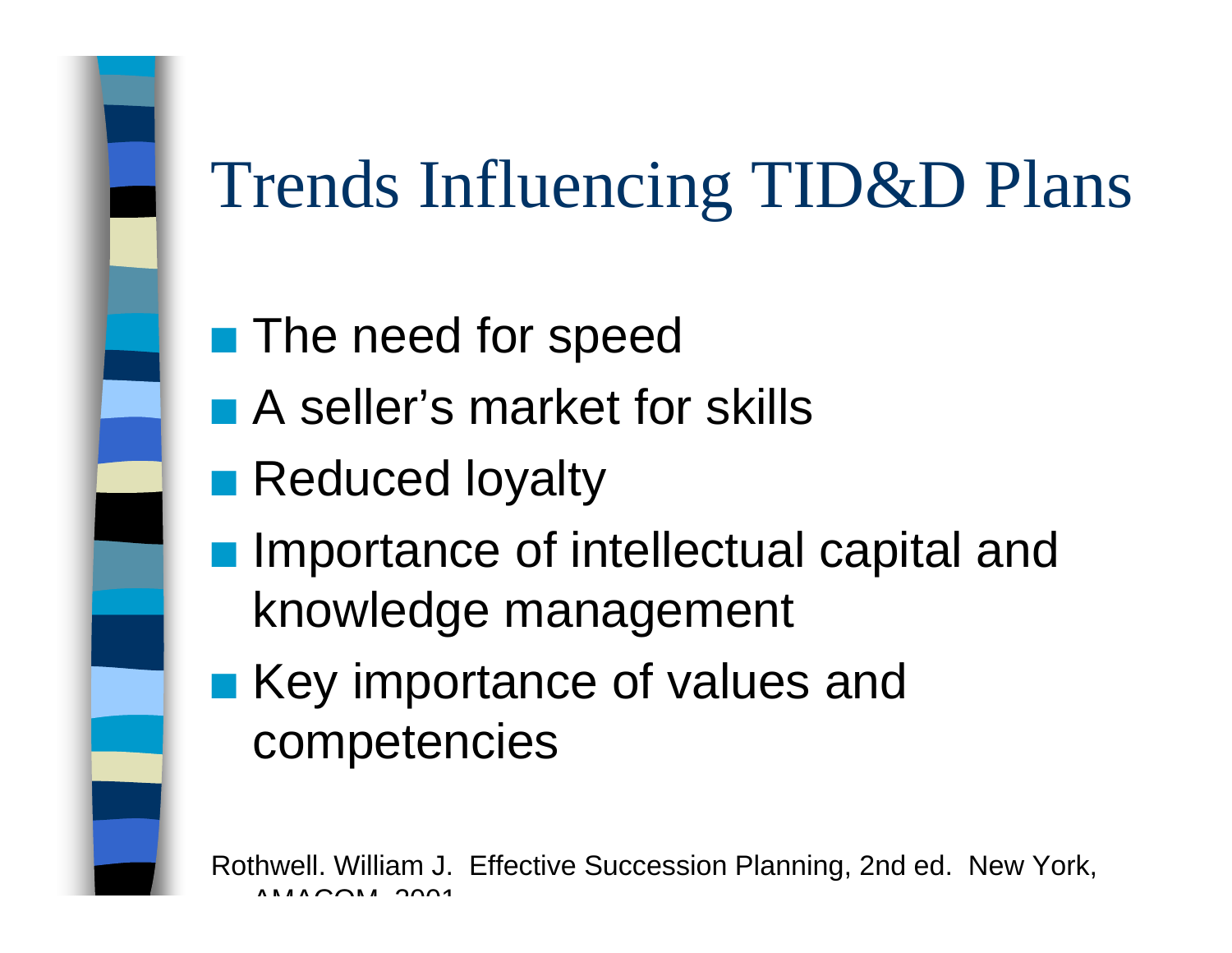## Defining Effective Programs

- $\blacksquare$  Specific
- Broad
- Supported and supportive
- Systematic
- **Exercise Focus on development**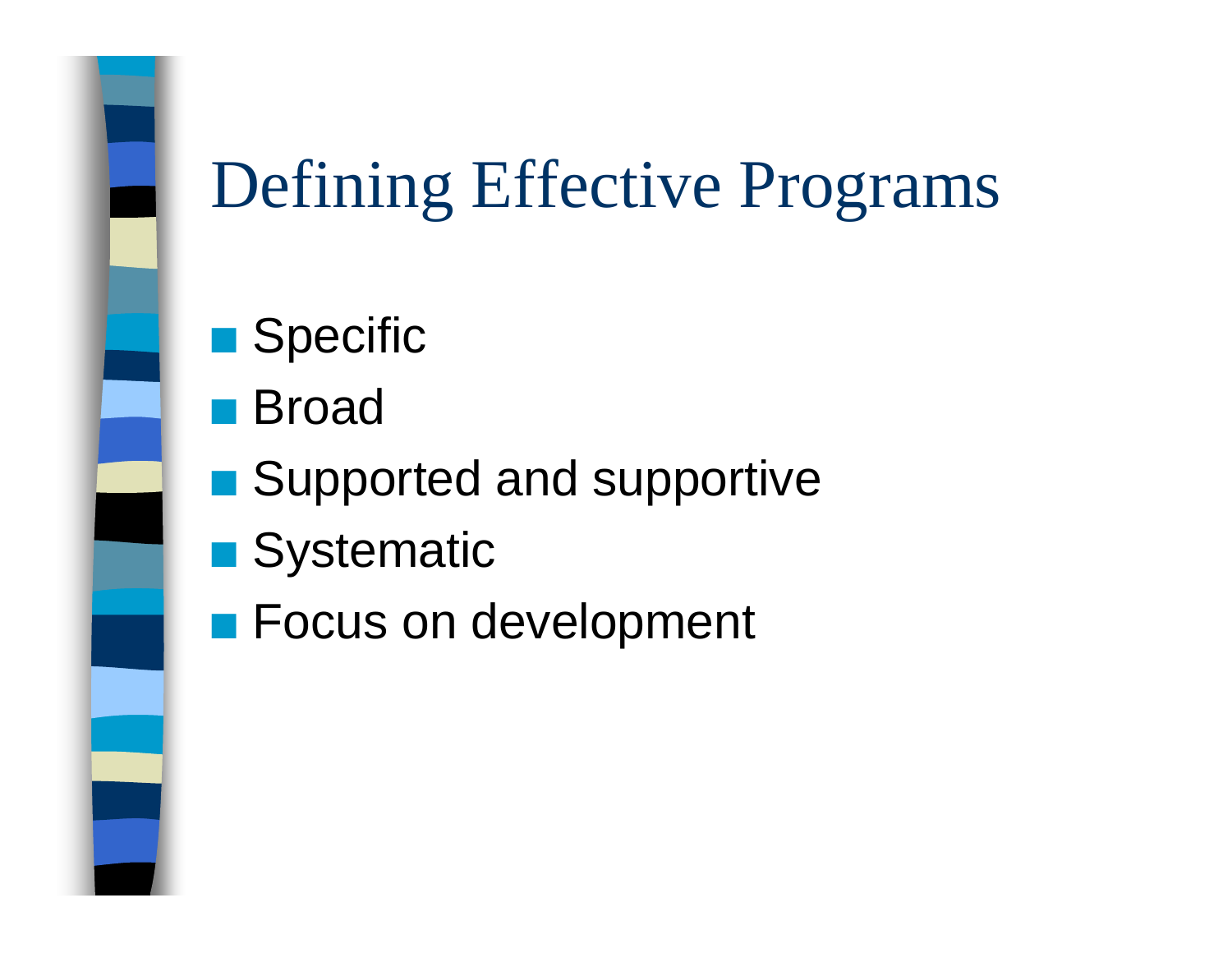

## Possible Glitches

- $\blacksquare$  Politics get in the way
- **Not enough support**
- Focus on today
- Can't keep pace
- **Q Just more red-tape**
- Communication or lack thereof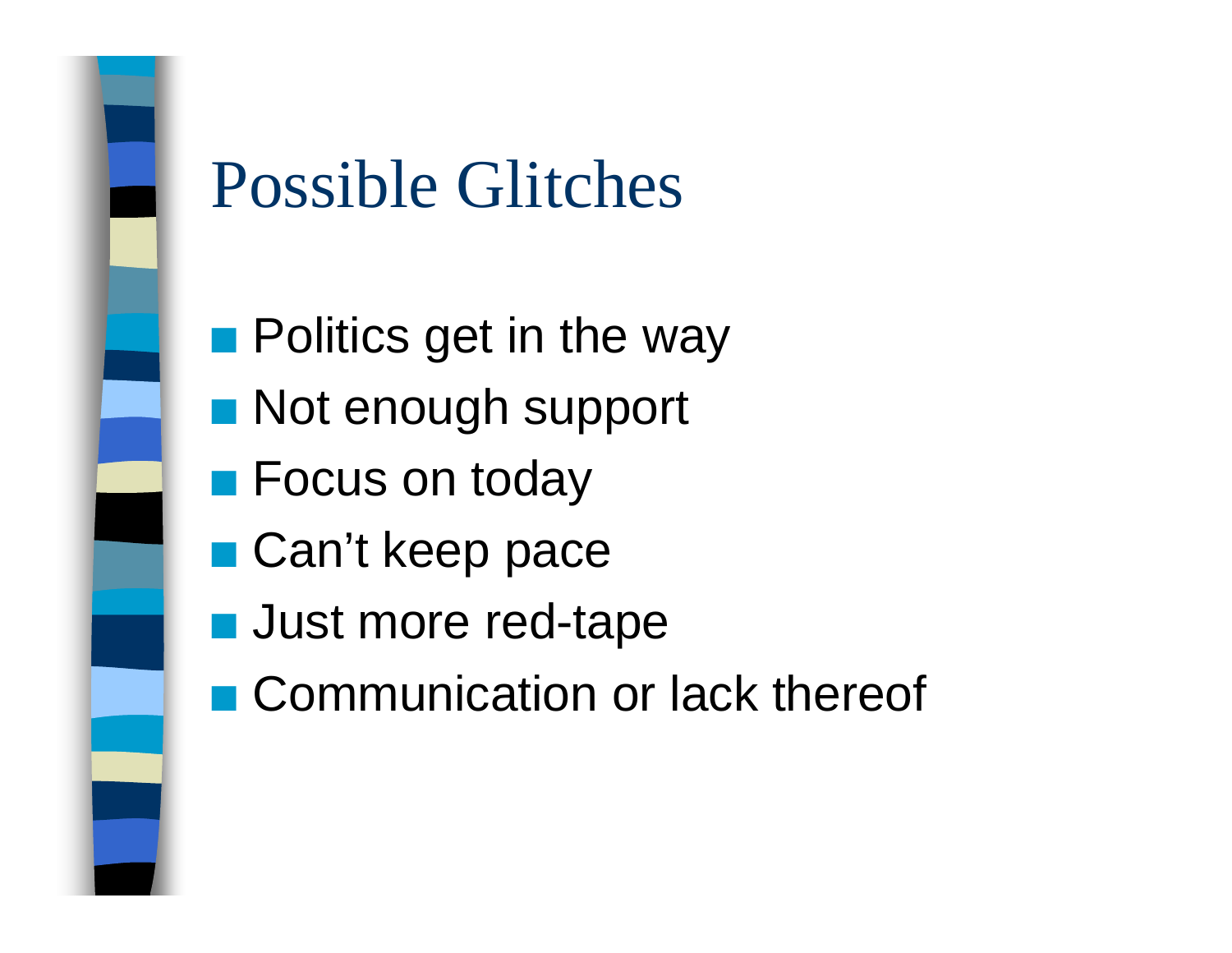## Steps in a Program

- QGet management commitment
- QReview company business plan
- QEstablish a systematic program
- QIdentify covered positions
- QDevelop talent needs for covered positions
- QProfile employees
- QMatch employees to needs
- QIdentify gaps/potentials
- QSet development goals
- QImplement development program
- QMeasure progress and make adjustments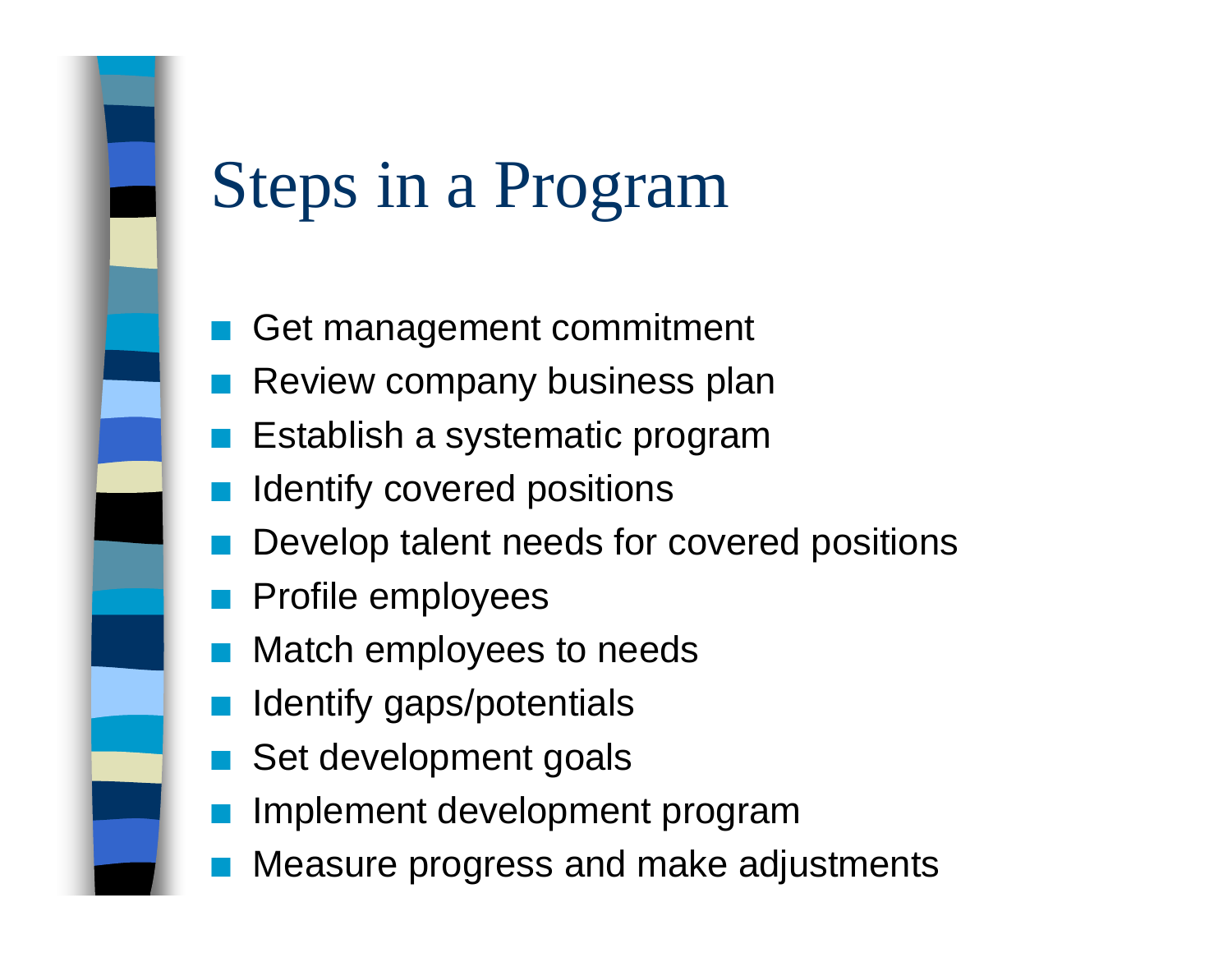# Step One: Get Management Commitment

- What are current problems? (turnover, etc.)
- **How do we currently address them?**
- What do other companies do?
- **How could we fix problems?**
- **N** Who will be involved?
- **How often will we meet?**
- What policies will we put in place?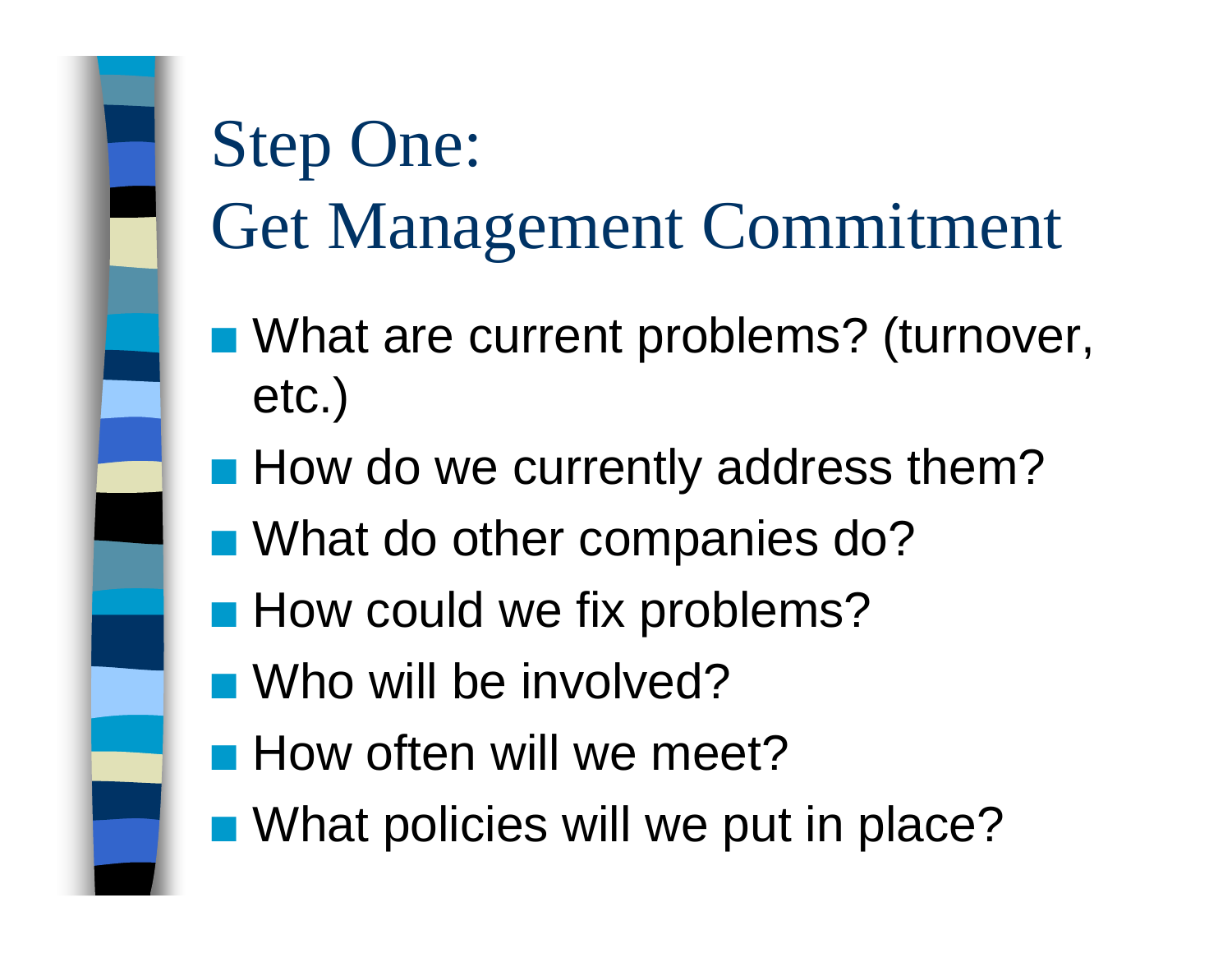

# Step Two: Review Company Business Plan

 $\mathcal{L}_{\mathcal{A}}$ Identify company direction

- $\blacksquare$  Tie talent needs to company direction
- **Looks at current and future needs**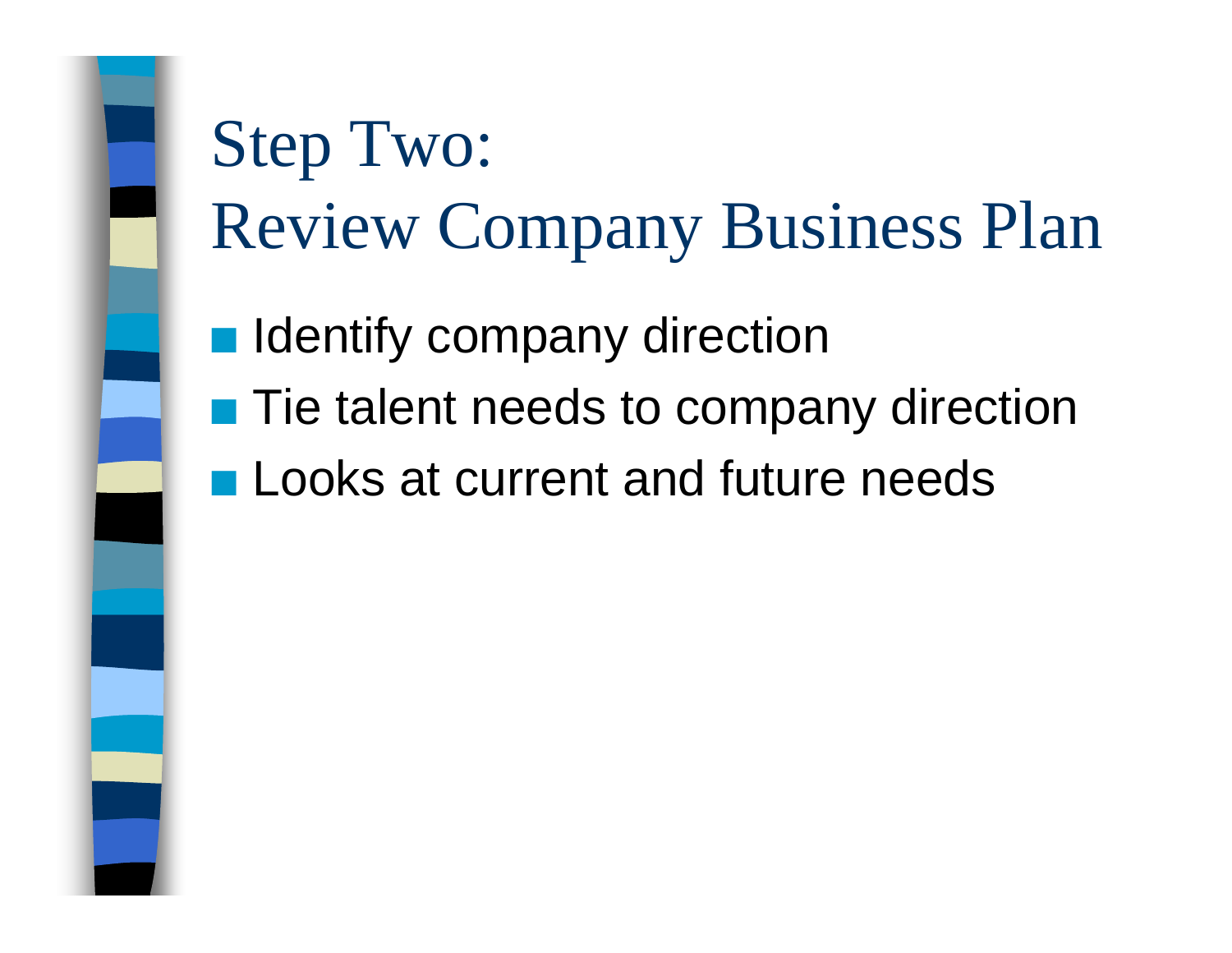# Step Three: Establish A Systematic Program

- **Clarify roles**
- QPrepare policies and procedures
- Set up recordkeeping system
- **n** Identify target groups
- **Conduct legal review of program**
- Address communications strategies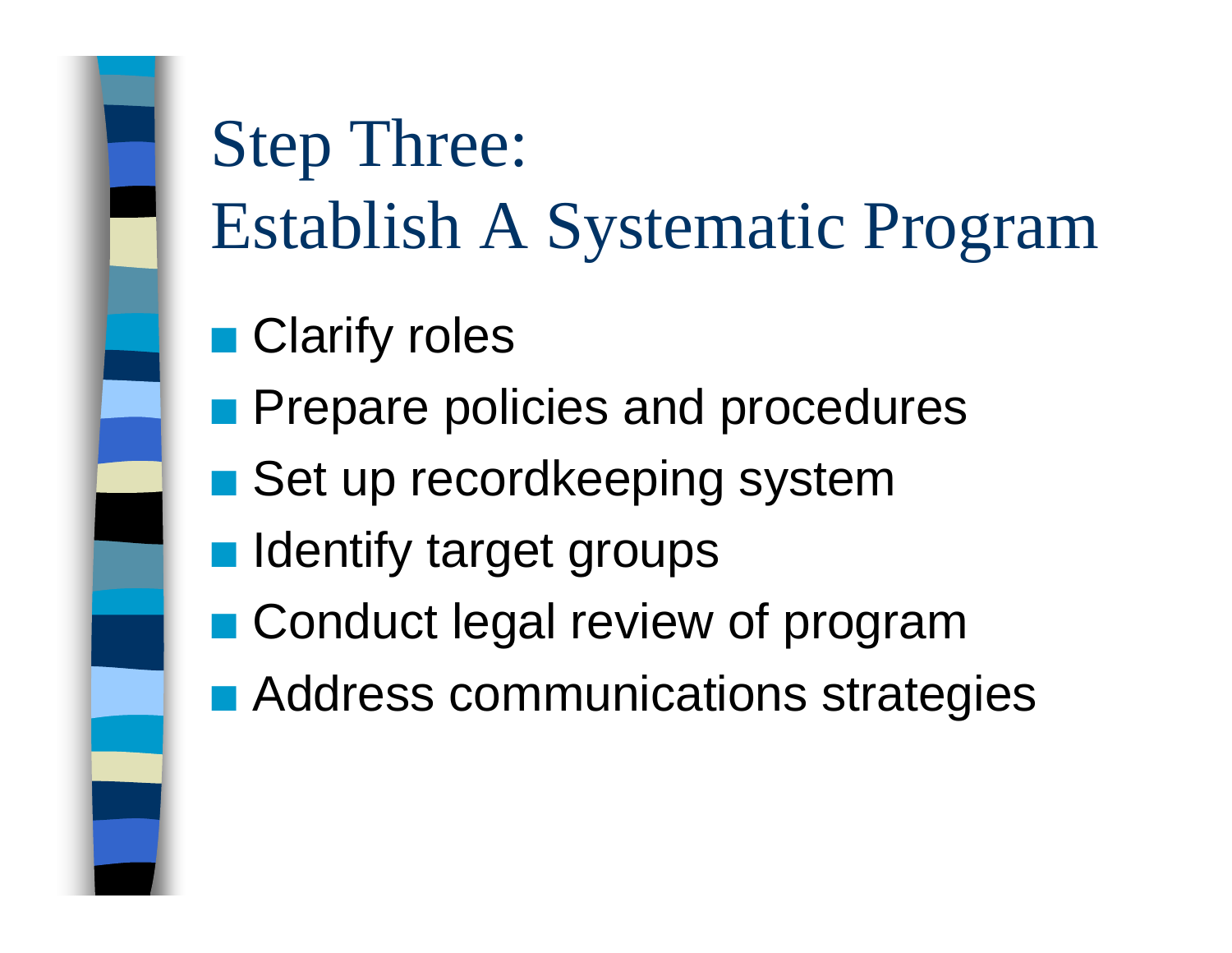# Step Four: Identify Covered Positions

- What levels will your plan cover?
- Will there be more than one talent pool?

■ How many backups will you need to account for:

- turnover
- –poor performance
- –poor matches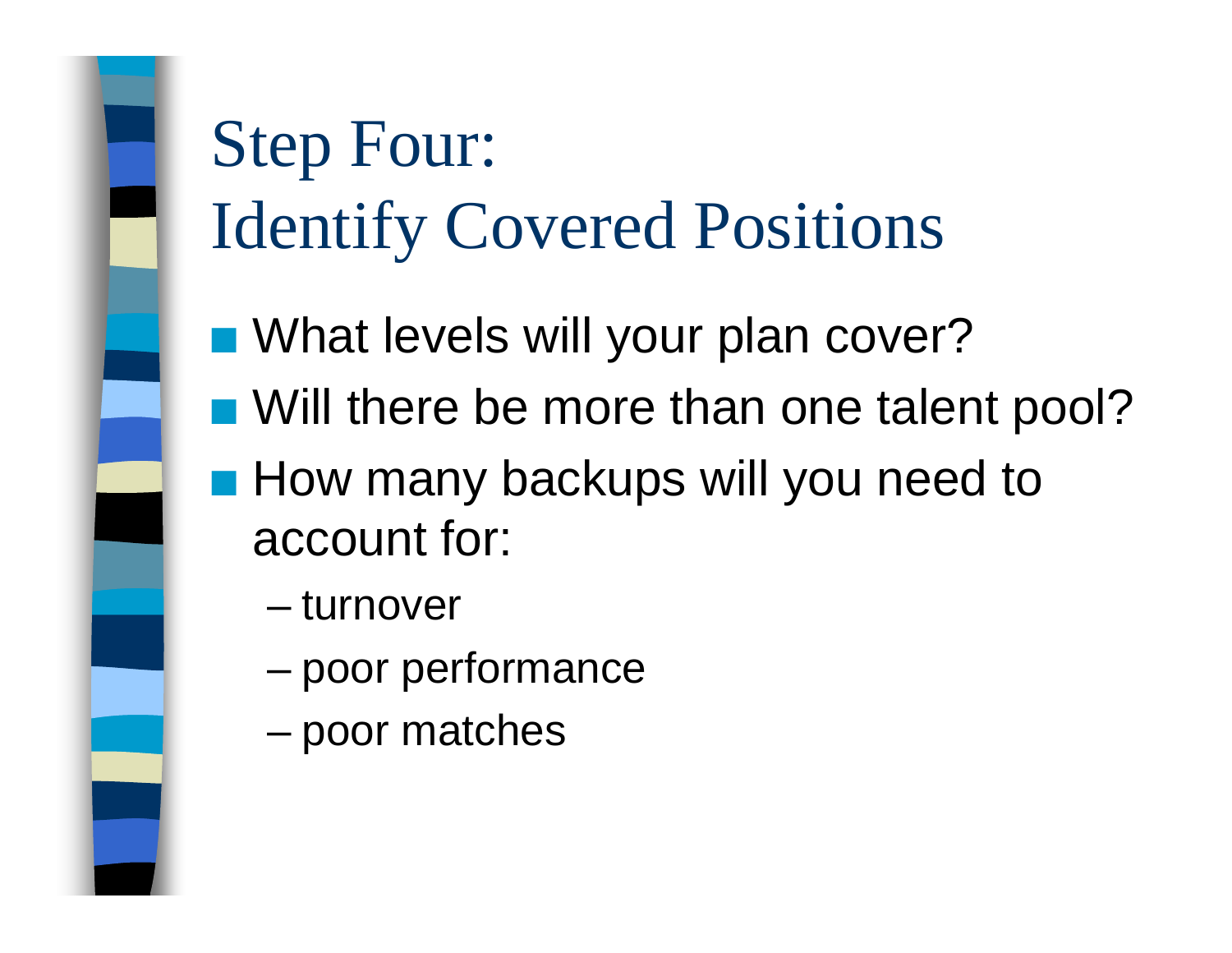Step Five: Develop Talent Needs

- $\mathcal{L}_{\mathcal{A}}$ Analyze jobs and tasks
- **Review or prepare position descriptions**
- **Develop competency list**
- **O Identify work values for position**
- **Look at current and future needs**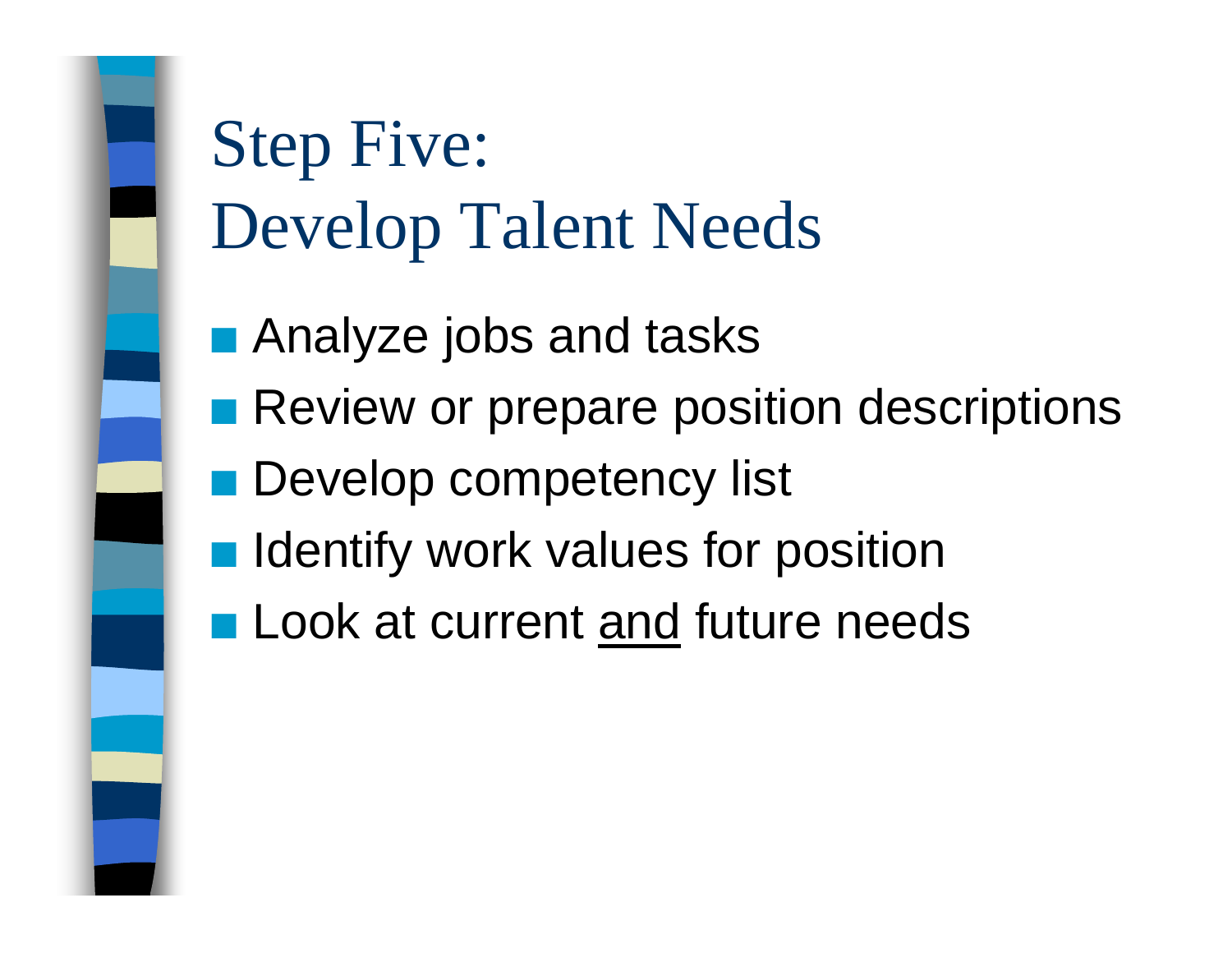

# Step Six: Profile Employees

- **Look at performance record** ■ Consider
	- –level of performance
	- –breadth of expertise
	- –learning agility
	- –skills acquisition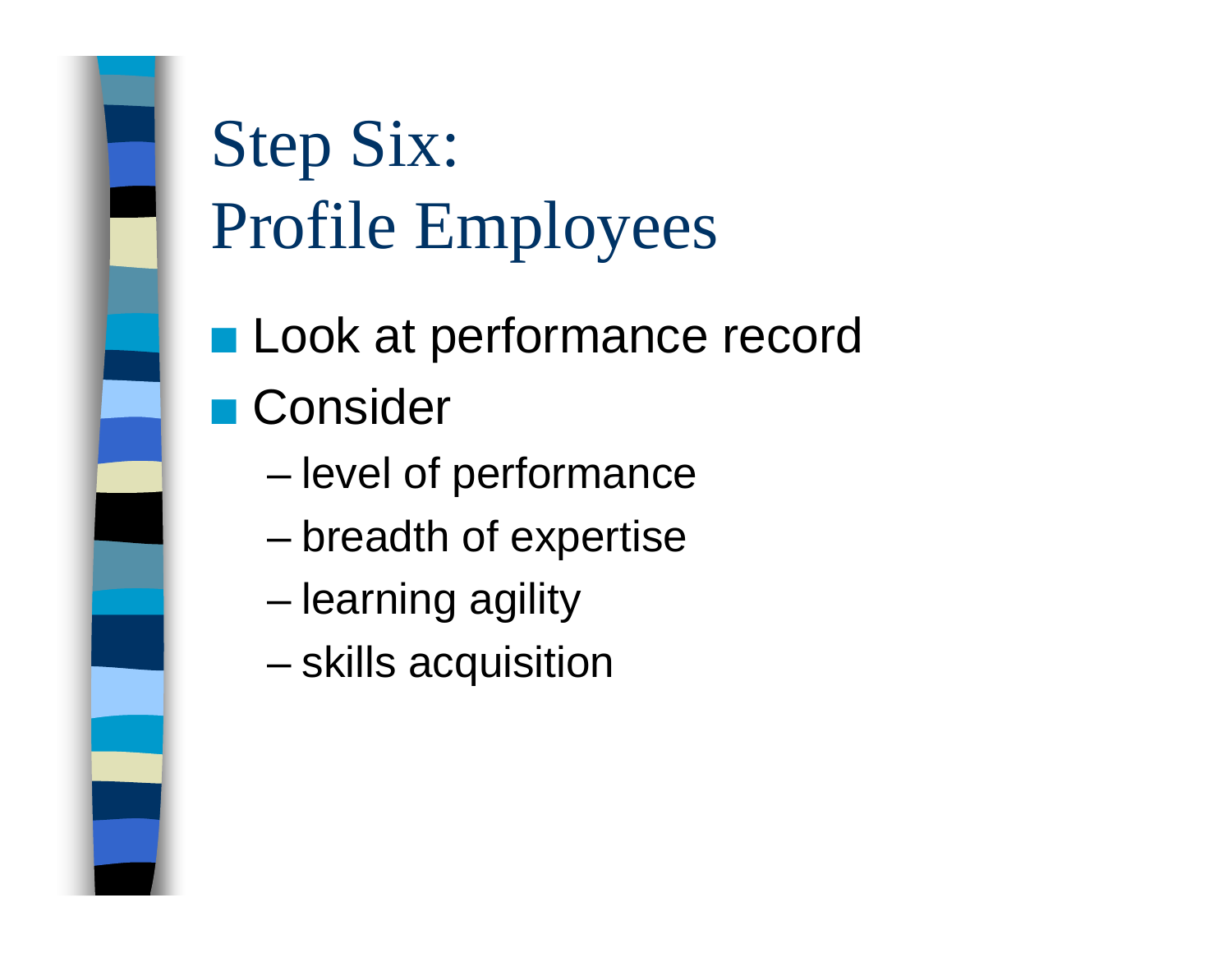# Step Seven: Match Employees to Needs

- $\blacksquare$  High-pots
- Steadies
- **Iffies**
- $\blacksquare$  Nots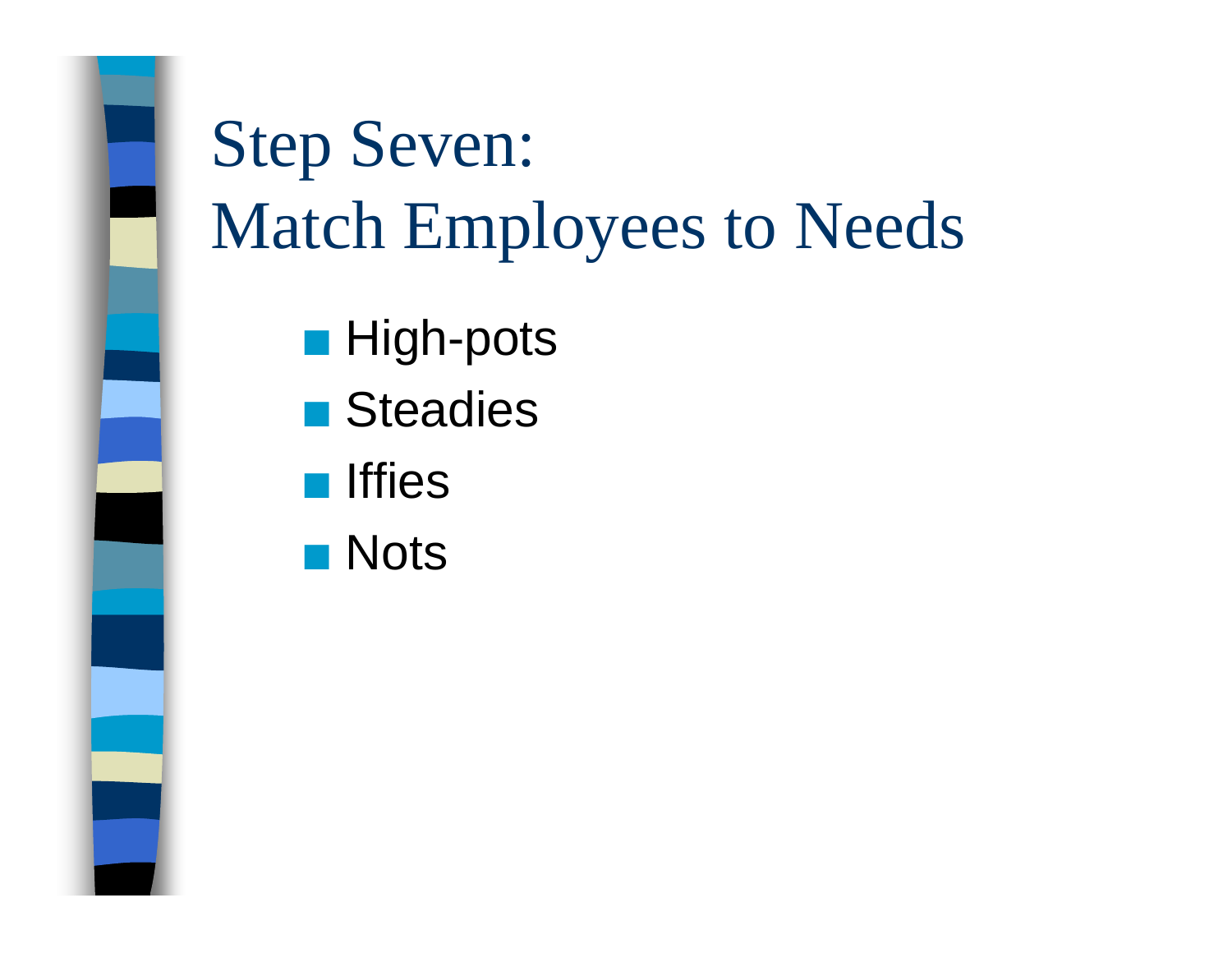

Step Eight: Identify Gaps/Potentials

**For those ready now:** 

- what will be done?
- **For those not ready now:** 
	- –Can they be developed?
	- –Should they be developed?
	- –How can they be developed?
	- –How long would it take?
- **For those never ready:** 
	- –what will happen to them?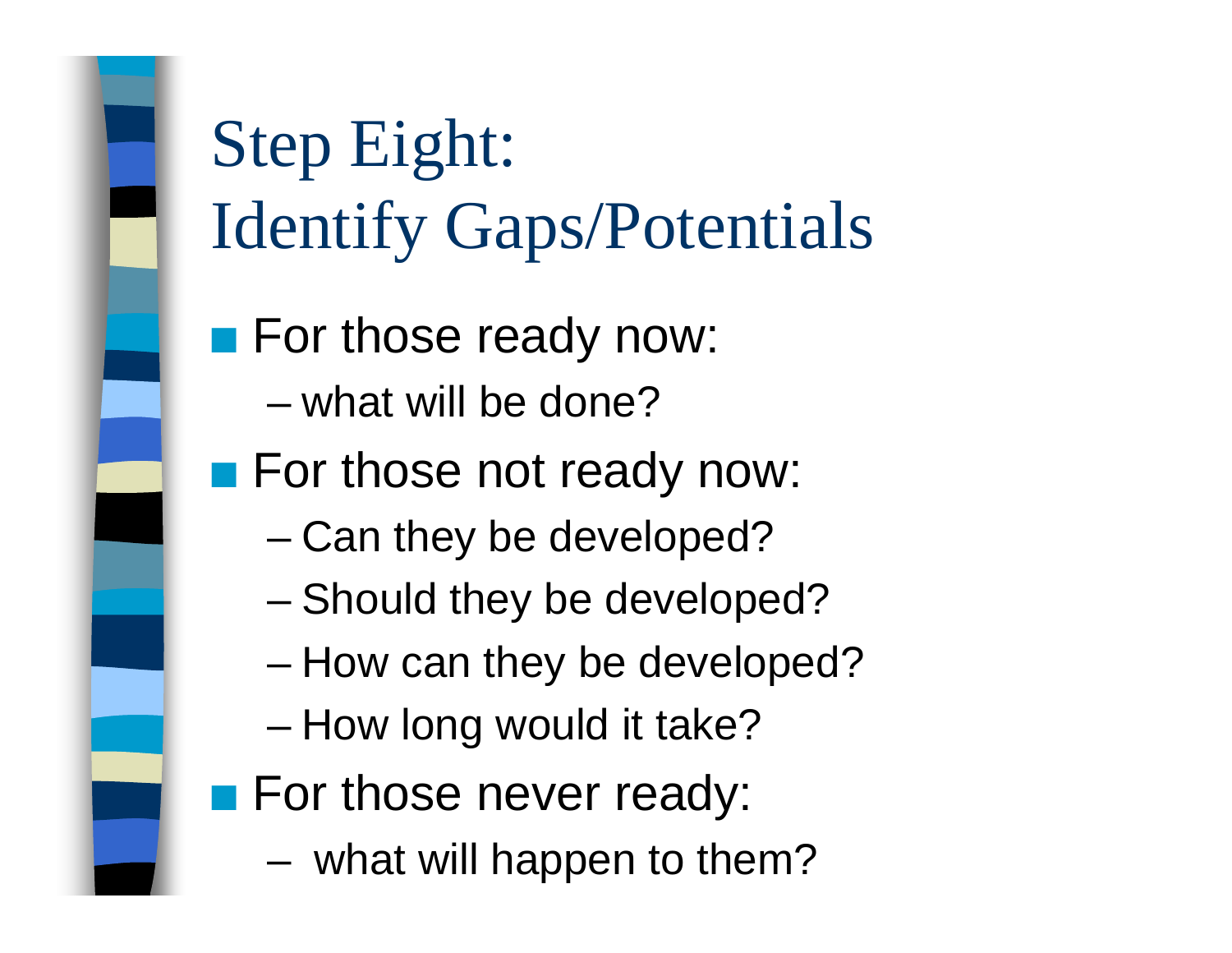

# Step Nine: Set Development Goals

- $\blacksquare$  Establish likely activities
- Set timeframe
- **Determine resource needs**
- Set measurements
- $\blacksquare$  Agree on action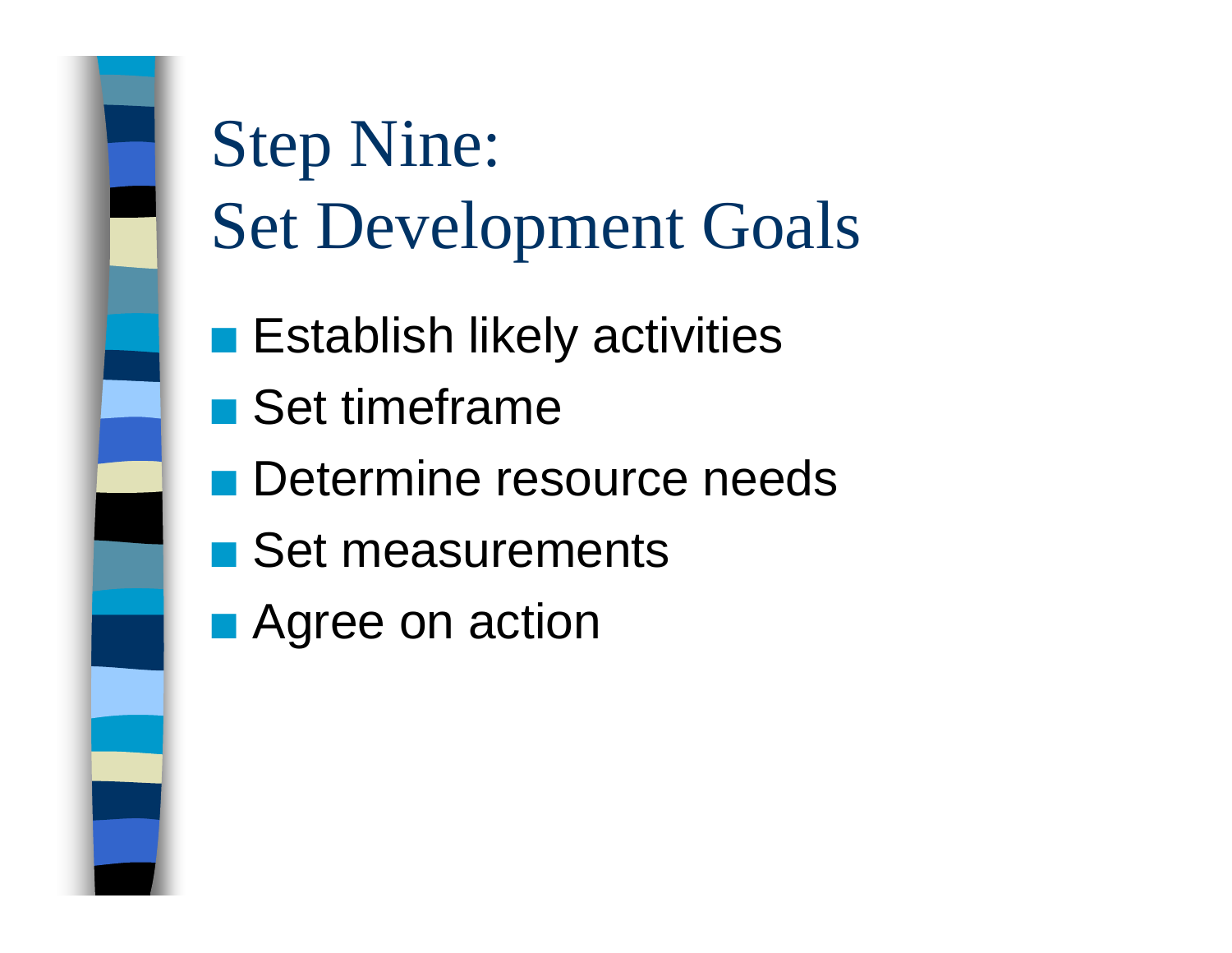

# Step Ten: Implement Development Program ■ Clarify manager's role  $\blacksquare$  Establish mentoring program ■ Assign a "Career Coach"  $\blacksquare$  Considerations in agreeing on # of actions to take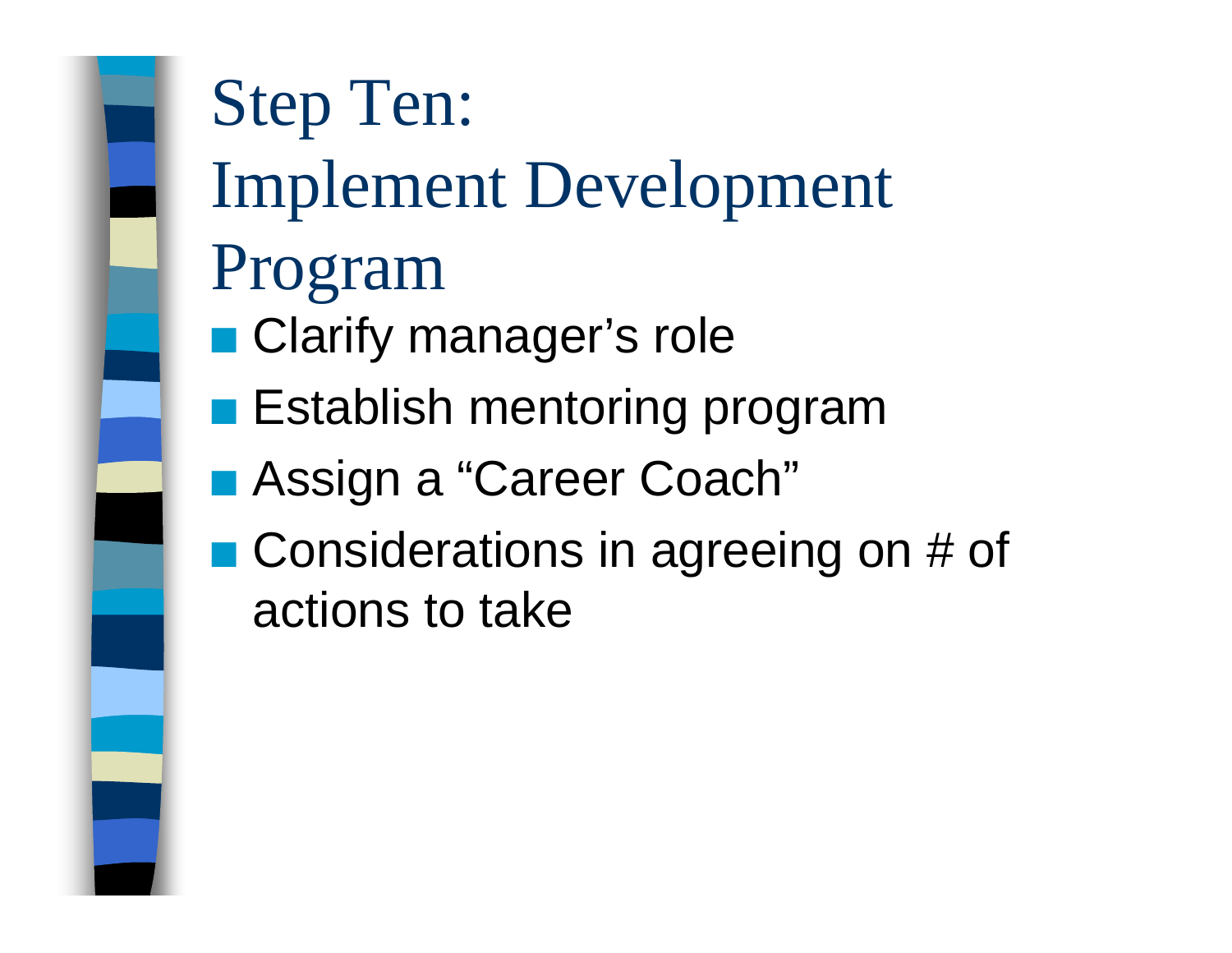"Bonus"Step: Measure Progress and Adjust

- Set schedule for feedback
- **R** Periodically review progress
- $\blacksquare$  Mental agility
- Adjust activities as needed add or take away based on progress

Lombardo, Michael M. and Eichinger, Robert W. The Leadership Machine. Minneapolis, MN, Lominger Limited, Inc., 2001